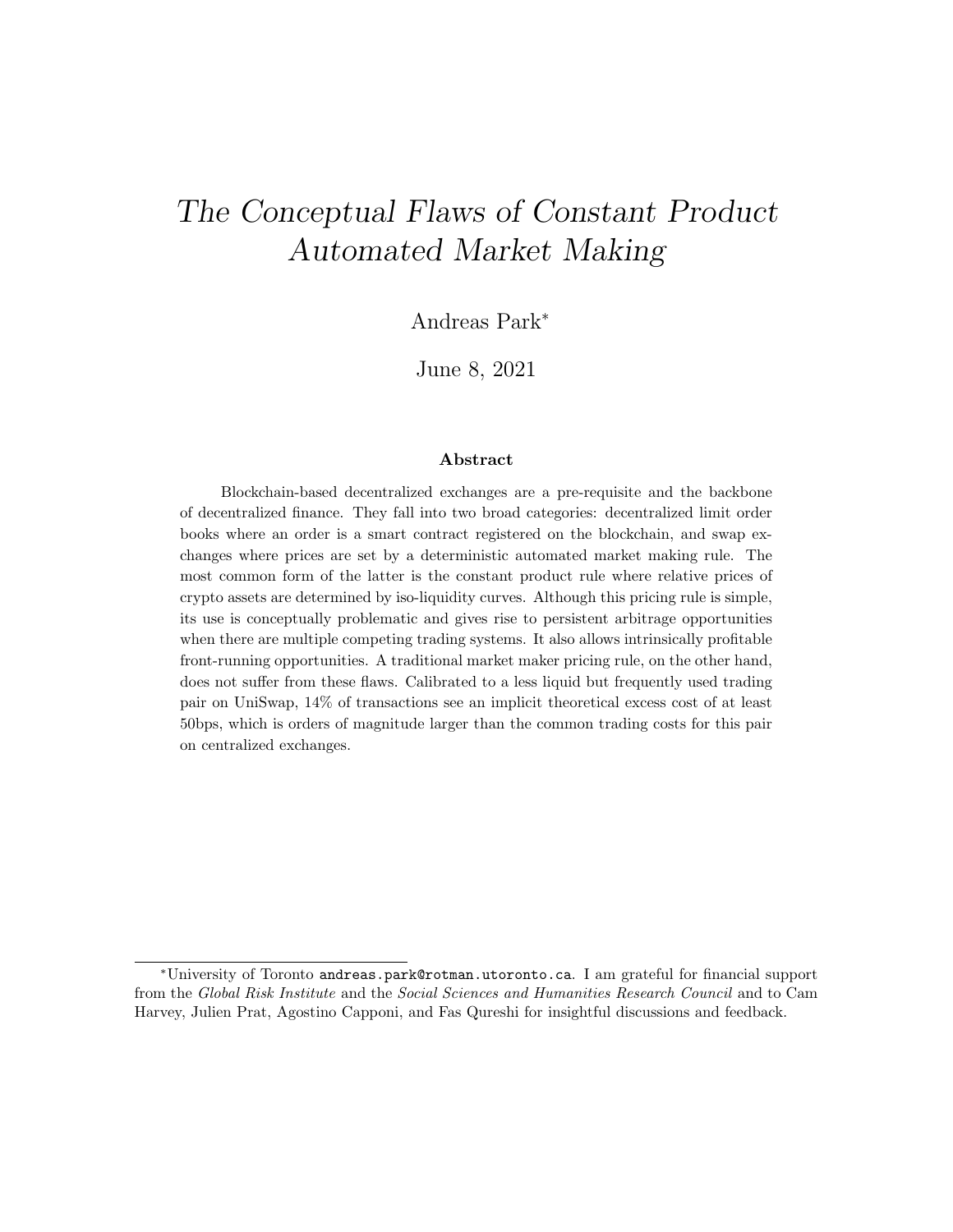Permissionless blockchains such as Ethereum are a technological infrastructure that allows "decentralized" digital resource transfers, a possibly disruptive threat to the traditional world of finance. Yet in its first 5 years of existence, the Ethereum blockchain barely made a dent to legacy finance. Moreover, most of the transfers of the trillion dollars worth of blockchain assets occurred, somewhat ironically, on centralized, "off-chain" exchanges. Using these is risky: not only are these intermediaries largely unregulated, users also have to transfer custody of their tokens to the exchange and are then exposed to the risk of hacking or outright theft.<sup>[1](#page-1-0)</sup>

Things changed, however, in the summer of 2020 with the arrival of decentralized swap exchanges such as [UniSwap,](https://uniswap.org/) [SushiSwap,](https://sushiswap.fi/) or [Balancer.](https://balancer.finance/) By now these venues process more trading volume than many prominent centralized exchanges, including the recently IPO-ed Coinbase, with a core algorithm of just over 200 lines of code.

What sets swap exchanges apart and makes them interesting is their underlying organization. Traditional financial markets rely on limit order books or on networks of market makers that investors access through various intermediaries and that require several separate systems to sync. In contrast, using a swap exchange is a three-click process: Traders connect their browser crypto-wallet to the swap exchange app, enter desired the amount, sign the transaction with their wallet, and the trade gets executed on the Ethereum blockchain. Functional simplicity aside, the economically relevant promise and possible genius of decentralized swap exchanges is that they use the smart contracts functionality of the blockchain to aggregate and automate the provision of

<span id="page-1-0"></span><sup>1</sup>Examples are the [Mt. Gox hack,](https://www.wired.com/2014/03/bitcoin-exchange/) the mysterious death of QuadrigaX's founder [Gerald Cotton,](https://www.vanityfair.com/news/2019/11/the-strange-tale-of-quadriga-gerald-cotten) and the outright theft by the founder of crypto-exchange [Thodex.](https://www.cnbc.com/2021/04/23/bitcoin-btc-ceo-of-turkish-cryptocurrency-exchange-thodex-missing.html) There are blockchain based exchanges, but these commonly simply copy traditional limit order market with their high message volumes, and that makes them cumbersome, expensive, and resource intensive to use; an example is [EtherDelta.](https://etherdelta.com/)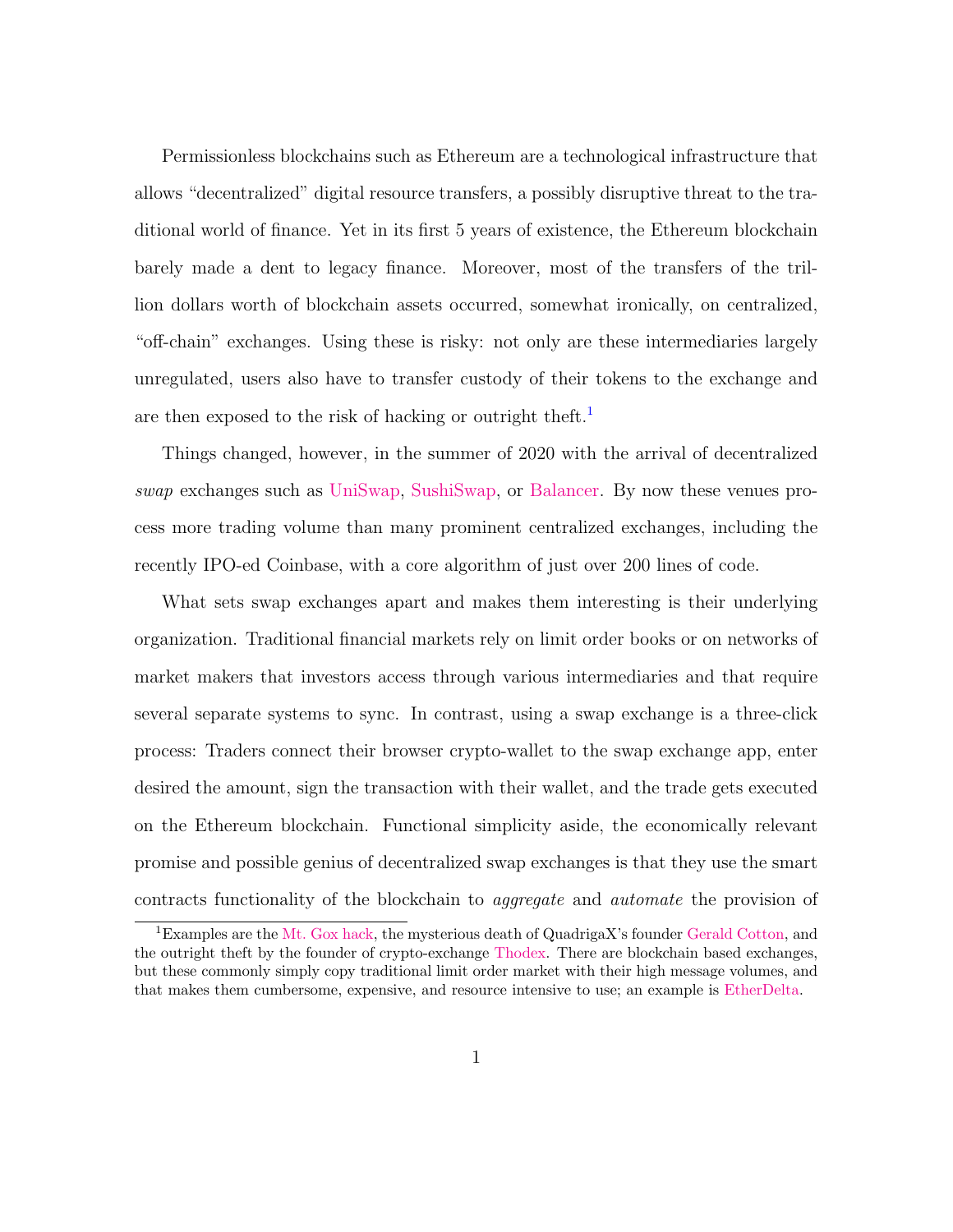liquidity. Liquidity providers deposit and pool their assets in a swap exchange smart contract which then allows others to trade against this aggregate set of assets. Liquidity providers receive a fee in return, while retaining their exposure to the underlying assets.

There is a problem, however. All of the swap exchanges use a particular hardcoded function to determine the price for accessing the liquidity of this contract, and this pricing function is economically flawed. In this paper, I outline how this function intrinsically creates disincentives and arbitrage opportunities that impose excess costs on users and liquidity providers. However, I also provide a remedy in the form of a pricing approach that is based on a canonical market making model from the microstructure literature that overcomes all these issues.

The first mention of decentralized market making is in a 2016 [Reddit post](https://www.reddit.com/r/ethereum/comments/55m04x/lets_run_onchain_decentralized_exchanges_the_way/) by Ethereum's Vitalik Buterin. Martin Koppelmann of the Gnosis project later expands on this idea and proposes a [constant product automated market making](https://forum.gnosis.io/t/market-maker-order-book/19) (henceforth: CPAMM) pricing scheme. All swap exchanges to date all use variations of this pricing scheme. Namely, under CPAMM, liquidity for a pair of tokens  $A$  and  $B$  is arranged via a smart contract into which liquidity providers deposit X units of tokens A and Y units of tokens B. The ratio  $Y/X$  is the implicit marginal price of an A token measured in B tokens. Very commonly, one of the tokens, say B, is a U.S. dollar-pegged stablecoin, i.e., a token that has a price of approximately one dollar; examples are Tether/USDT, USDC, and DAI. Using a stablecoin as the unit of measurement, the exchange rate  $Y/X$  is the dollar-price for an infinitesimal amount of A tokens. Pricing for non-zero quantities is such that the contract keeps liquidity invariant at a level  $X \times Y = c$  for some constant c. This means that if someone wants to buy x of the  $A$  tokens, she has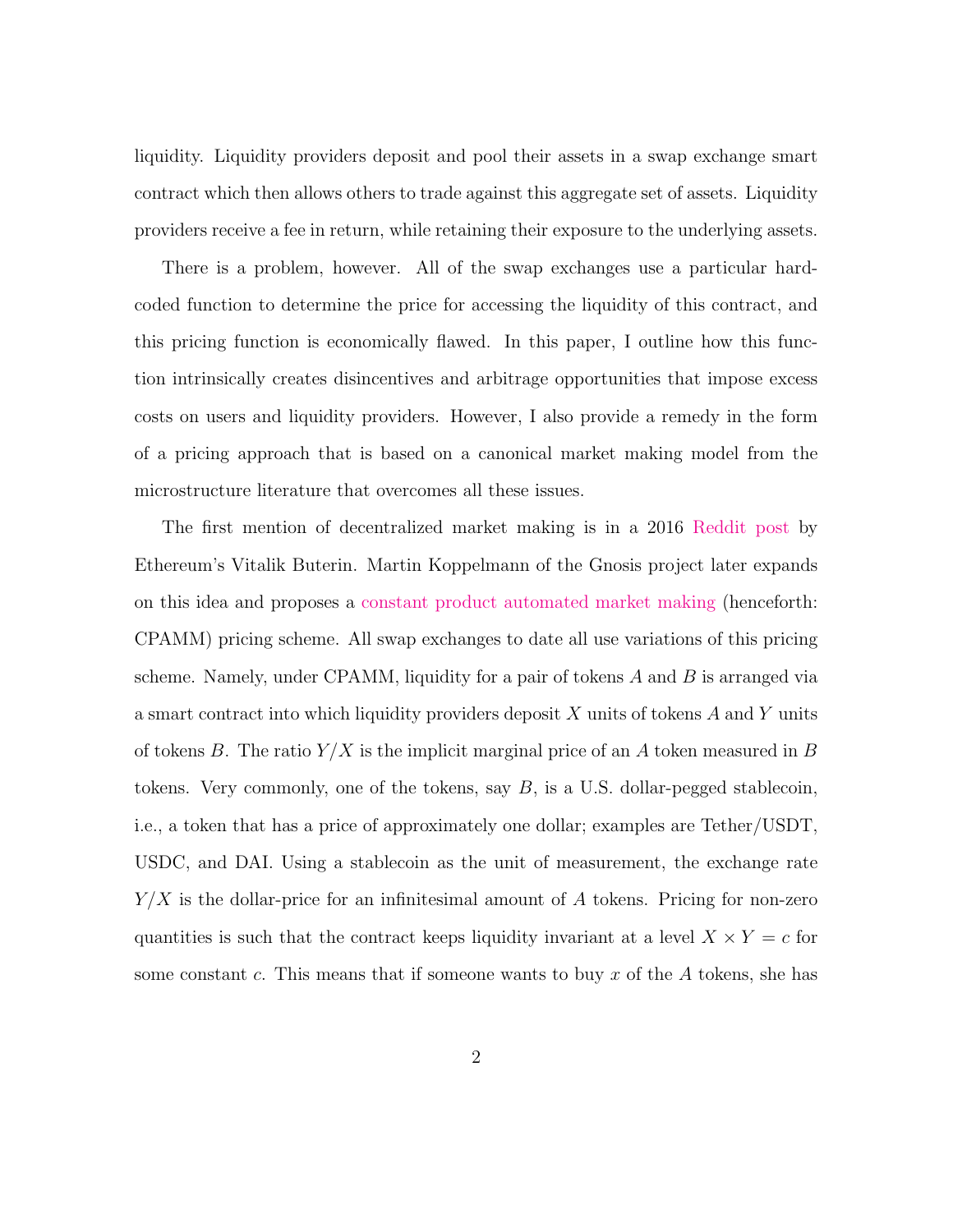to pay with y of the B tokens where y is such that  $c = (X - x) \times (Y - y)$ . In the language of economics, tokens are priced along an iso-liquidity curve (points of same level of liquidity).

The first fundamental problem arises because of the operation of blockchain settlement which creates the possibility of front-running. After a contract submits a swap trade, it sits in the so-called mempool of authenticated but not settled transactions and awaits settlement, i.e., the inclusion in a new block by a miner.[2](#page-3-0) Crucially, the trade price is determined by the CPAMM formula and it is driven by the number the tokens that are in the contract at the time of settlement — not at the time when the trade was submitted. Any user with access to the mempool can now do the following: submit the same trade but with a higher mining fee (so that the trade will have higher priority of getting included in the next block) and then submit a second trade with a lower fee to close or reverse the position.

The possibility of this front-running is a feature of most blockchains. Although it is annoying for an investor, front-running is only a concern if the pricing algorithm makes it intrinsically profitable. The first main point of this paper is that this is *always* the case for CPAMM pricing.<sup>[3](#page-3-1)</sup> I then show that there is another way: with a pricing function that follows a canonical market maker model from the financial market microstructure literature (Biais (1993)), mempool front-running is never profitable.

<span id="page-3-0"></span><sup>2</sup>The concern that I describe in this paper applies whenever transactions are visible to anyone prior to settlement, and when the order of inclusion in a block is not according to a timestamp. This is the case for most proof-of-work blockchains such as Ethereum or Conflux, and likely also applies to many proof-of-stake blockchains.

<span id="page-3-1"></span> ${}^{3}$ I am by no means the first to highlight this problem — see, e.g., Vitalik Buterin's post [here.](https://ethresear.ch/t/improving-front-running-resistance-of-x-y-k-market-makers/1281) Some protocols limit the "slippage," but this does not eliminate the arbitrage problem. My contribution is to show that the functional form of pricing that arises from a canonical economic model would not suffer from this deficiency. Angeris and Chitra (2021) formalizes the concept as "path deficiency."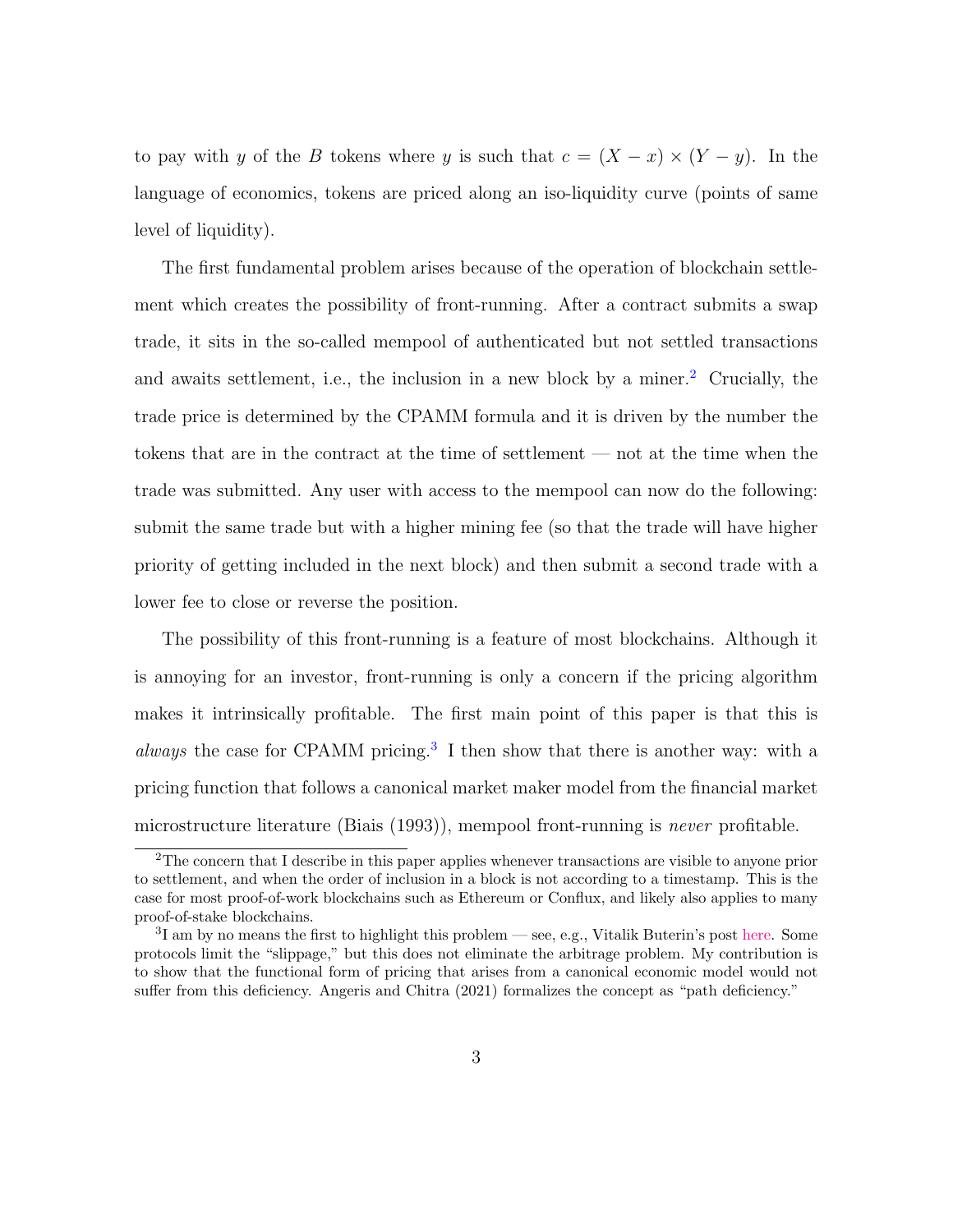Mempool front-running is not a hypothetical problem — bots scan and exploit profit opportunities in practice as Daian, Goldfeder, Kell, Li, Zhao, Bentov, Breidenbach, and Juels (2019) outline in great detail. In fact, some of the entities that are well-known for their high-frequency arbitrage activities in regular financial markets, such as [Jump](https://jumpcap.com/insights/the-institutionalization-of-crypto) [Trading,](https://jumpcap.com/insights/the-institutionalization-of-crypto) are also highly active in the DeFi space. Move broadly, CPAMM arbitrage profits are a form of so-called Miner Extractable Value (MEV) (see Section [I.\)](#page-6-0). The presence of such profit opportunities is associated with so-called high frequency priority gas auctions (PGAs) that have raised the costs of transactions on Ethereum dramatically over the last half year (coincidentally, since the introduction of decentralized swap exchanges in  $2020$ ) — a very clear case of a negative externality.

The second fundamental problem arises from the organization of liquidity. Consider a scenario with two identical swap exchanges. An investor should always take advantage of all available liquidity to reduce the cost of trading and split her order between the venues. However, suppose she does not. Then the price dislocation after a trade on one venue gives rise to a profitable trading opportunity, which comes at the expense of the liquidity providers. Namely, for any number  $x$  of tokens  $A$  bought on one venue, an arbitrageur can sell  $0 < \tilde{x} < x$  on that venue, buy the amount on other venue, and earn a positive profit. Over-trading on one venue thus gives rise to "ping-pong" trading where arbitrageurs trade back and forth among the two venues. By point of contrast, this arbitrage opportunity does not arise with canonical pricing.

In the last part of the paper I discuss how mining (and trading) fees can somewhat mitigate both undesirable features of constant-product pricing because they reduce arbitrage profits, but the problem persists in particular for orders that are large enough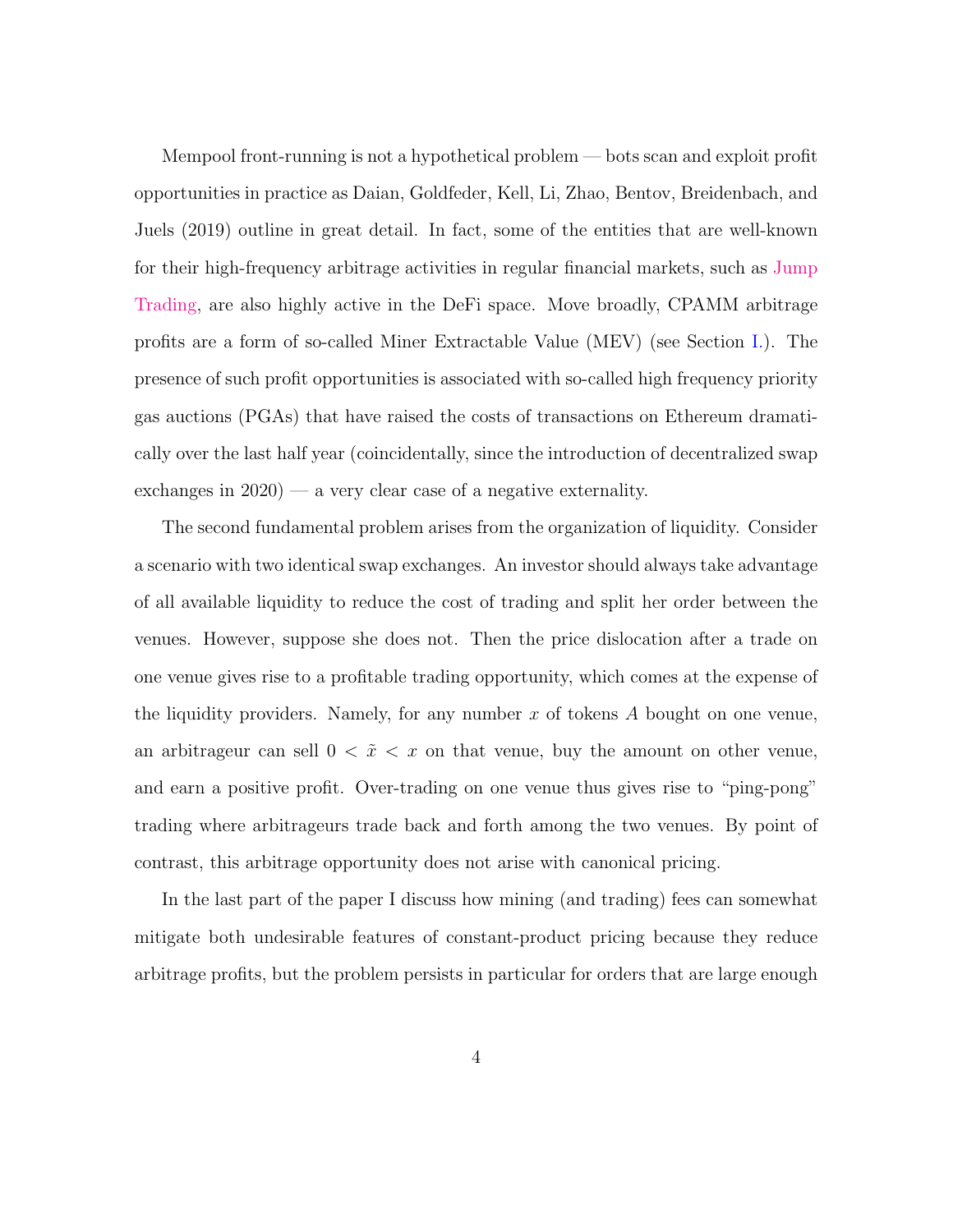and for contracts that are no sufficiently liquid. To establish some empirical stylized facts, I examine a small dataset from UniSwap. For very liquid contracts, the loss for investors from CPAMM pricing relative to canonical pricing is negligible. For less liquid trading pairs, however, the loss is substantial: for the trading of "wrapped" Bitcoin to USDT, in January 2021, more than 10% of investors stood to lose (theoretically) 53 bps or more of their trade size by using a swap exchanges such as UniSwap compared to the canonical pricing scheme.[4](#page-5-0)

Decentralized finance is still a young field, despite the overall value that already circulates in the system. There are now several studies that explore the relationship of trading when there is both a CPAMM swap exchange and a centralized exchange. Parlour and Lehar (2021) describe the returns to liquidity provision and contrast CPAMM to limit order book trading. Aoyagi and Ito (2021) study the interaction of trading and prices when centralized and decentralized swap exchanges co-exist in a model of asymmetric information. Capponi and Jia (2021) focus on the complications that arise for liquidity providers of automated, constant product swap exchanges when the underlying token value, determined by prices on centralized venues, is volatile.

The contribution of my work is to highlight that the currently used CPAMM pricing approach is conceptually flawed because it creates intrinsic arbitrage and front-running opportunities. In practice, it is clear the current pricing approach creates negative externalities. However, the development in DeFi is fast-paced, projects are often shortlived, and the field is fluid. Since the field is, arguably, still at an experimental stage, it is imaginable (and desirable) that swap exchanges update their pricing approach in

<span id="page-5-0"></span><sup>&</sup>lt;sup>4</sup>A side product of the calibration exercise is that I show how the various model parameters from the canonical Biais-model translate into the arguably more straightforward CPAMM formulation.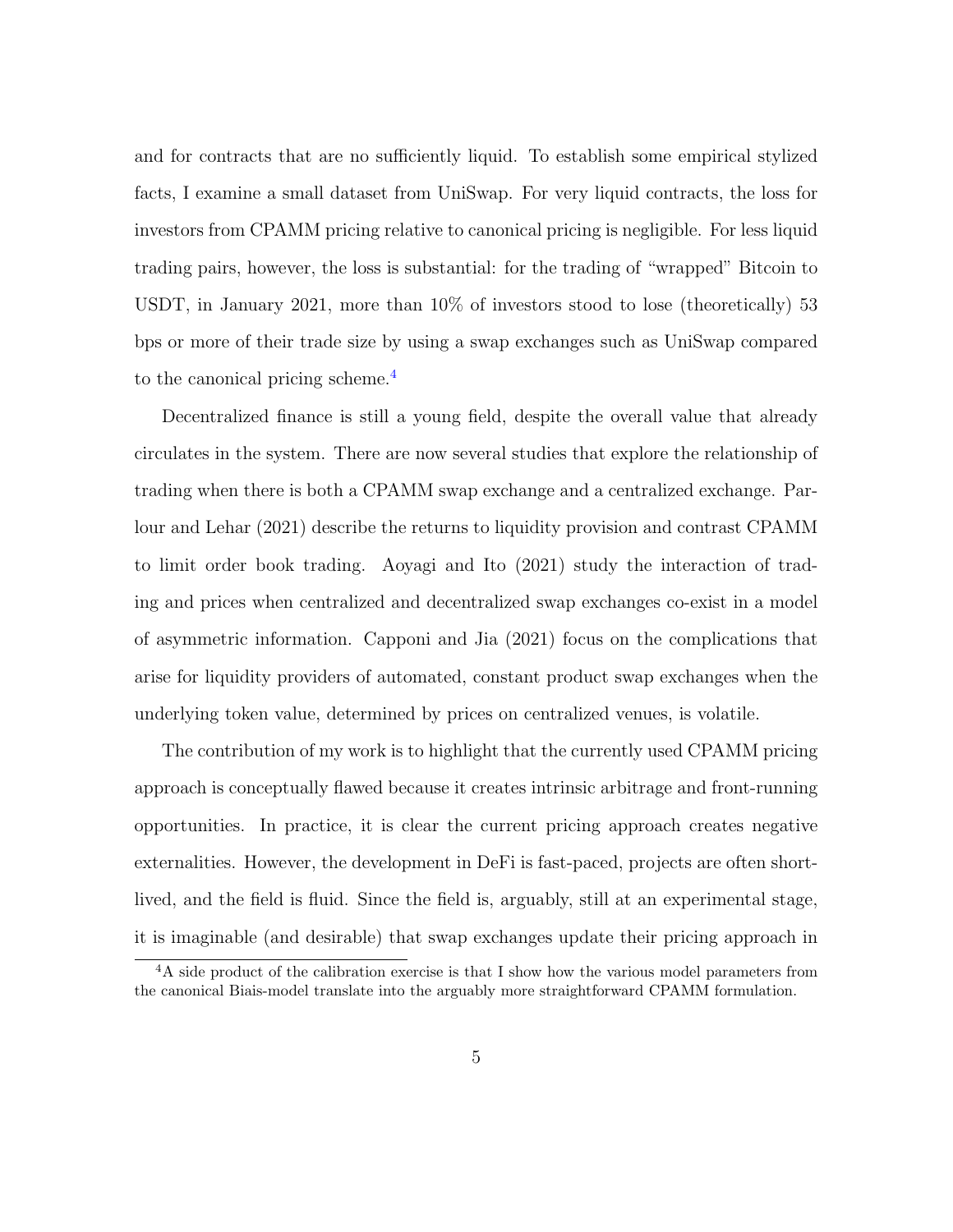<span id="page-6-0"></span>the future to remedy the current shortcomings.

## I. The Trading of Blockchain Tokens

Prior to the summer of 2020, most crypto-tokens that had been issued on the various decentralized platforms could only be traded on so-called centralized venues such as Polionex, Binance, Kraken, Coinbase, or the now defunct QuadrigaX. These transactions were usually trades of crytocurrencies such as Bitcoin and Ether, the cryptocurrency of the Ethereum network, in exchange for either fiat currencies or other tokens that represented fiat currencies, so called "stablecoins" such as Tether. To trade, users have to register with the platform and transfer their blockchain asset to the "wallet" of an exchange, before they can use the exchange's system to make their trades. The implication is that as part of the process, custody of the asset moves from the user to the exchange. This arrangement is risky, as demonstrated by the numerous hacking and fraud incidents such as Mt. Gox, QuadrigaX, or Thodex. Moreover, it is almost comical that the blockchain community needed to rely on centralized exchanges for the trading of its decentralized tokens.

Blockchain based trading, however, has always been possible  $-$  after all, a limit order, the standard way to trade securities, is nothing but a simple contingent (smart) contract. And decentralized limit order books have indeed been around, e.g. EtherDelta.[5](#page-6-1)

<span id="page-6-1"></span><sup>&</sup>lt;sup>5</sup>The presence of these venues raises interesting legal questions. Formally, the contracts are a feature of the blockchain and they are available to interact with for anyone who has access to the internet. It is therefore not clear whether any jurisdiction has power of this functionality. Of course, the world of equity trading is highly regulated, and there are many rules of how a trading system can and cannot be operated. In practice, the websites that users access to trade on the decentralized exchange are operated by individuals or businesses. This allowed the S.E.C. to charge the founder of EtherDelta with operating an illegal national securities exchange. See: [https://www.sec.gov/news/press-release/2018-](here.) [258](here.) Simply put: regulators have very little power over the operation of a blockchain, but they can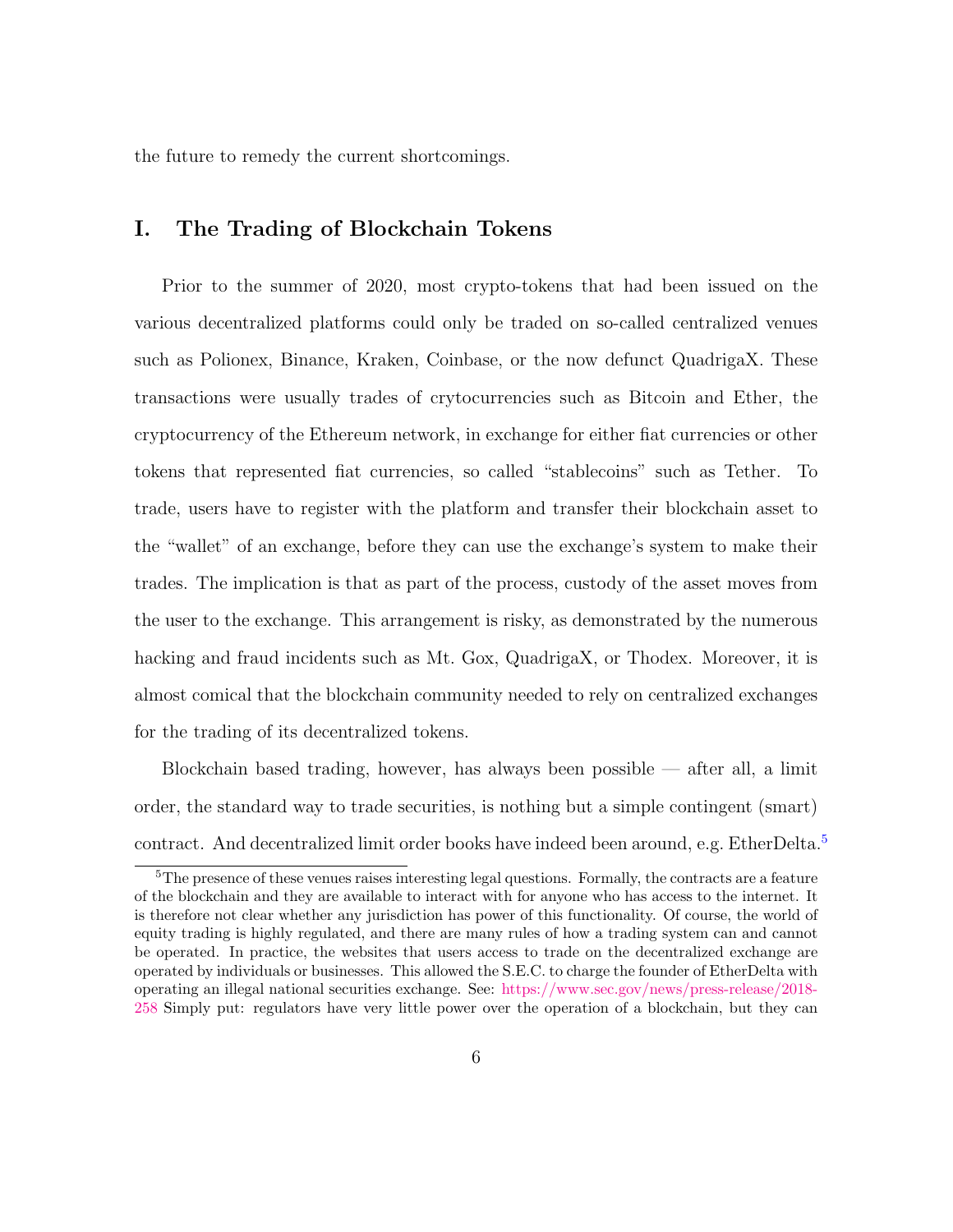The idea of these decentralized "venues" is simple. Trades are always exchanges of two blockchain tokens, and so user simply have to register their limit orders as a smart contract on the blockchain, "locking" the token that can be sold subject to someone sending the desired amount of the other token to the contract. When that happens, the contract initiates an atomic swamp: the buyer receives the bought tokens and the seller receives the payment tokens. This atomic swap is processed by the blockchain miners and happens "in one go" so that there are never any failures to deliver — the trade is the settlement. A decentralized exchange (DEX) simply provides users with an interface to enter and sign orders using the cryptographic capabilities of their existing blockchain wallet. Moreover, the system keeps track of these orders (using information from the blockchain, not its own system) and displays available orders on a website.

Although such a mechanism is workable, it relies on individuals to continuously monitor and re-submit orders to supply liquidity; the required monitoring is a costly activity. Moreover, liquidity provision would also involve the perpetual submission of new liquidity providing orders, a process that absorbs computational power and thus mining fees.<sup>[6](#page-7-0)</sup> Most importantly, this approach does not use much of the billions of value in aggregate capital that crypto-asset owners hold, very much in contrast to the legacy financial world where assets are used whenever possible.

This is where so called swap exchanges come in. A swap exchange is a smart contract that holds deposits of *pairs* of token from numerous liquidity providers.<sup>[7](#page-7-1)</sup> Liquidity

exert power over people who are involved with blockchain projects.

<span id="page-7-0"></span><sup>&</sup>lt;sup>6</sup>This is in contrast to most centralized exchanges or today's stock exchanges, where order submissions are usually free. The exception is Canada where users have to pay a nominal, sub-penny fee for every order that they submit; see Malinova, Park, and Riordan (2013). There are systems that keep the limit order book offline and only execute the trades on-chair.

<span id="page-7-1"></span><sup>7</sup>Balancer is more general and can hold portfolios of more than two tokens. If a particular pair is not available as a separate contract, some swap exchanges such as SushiSwap offer cross-contract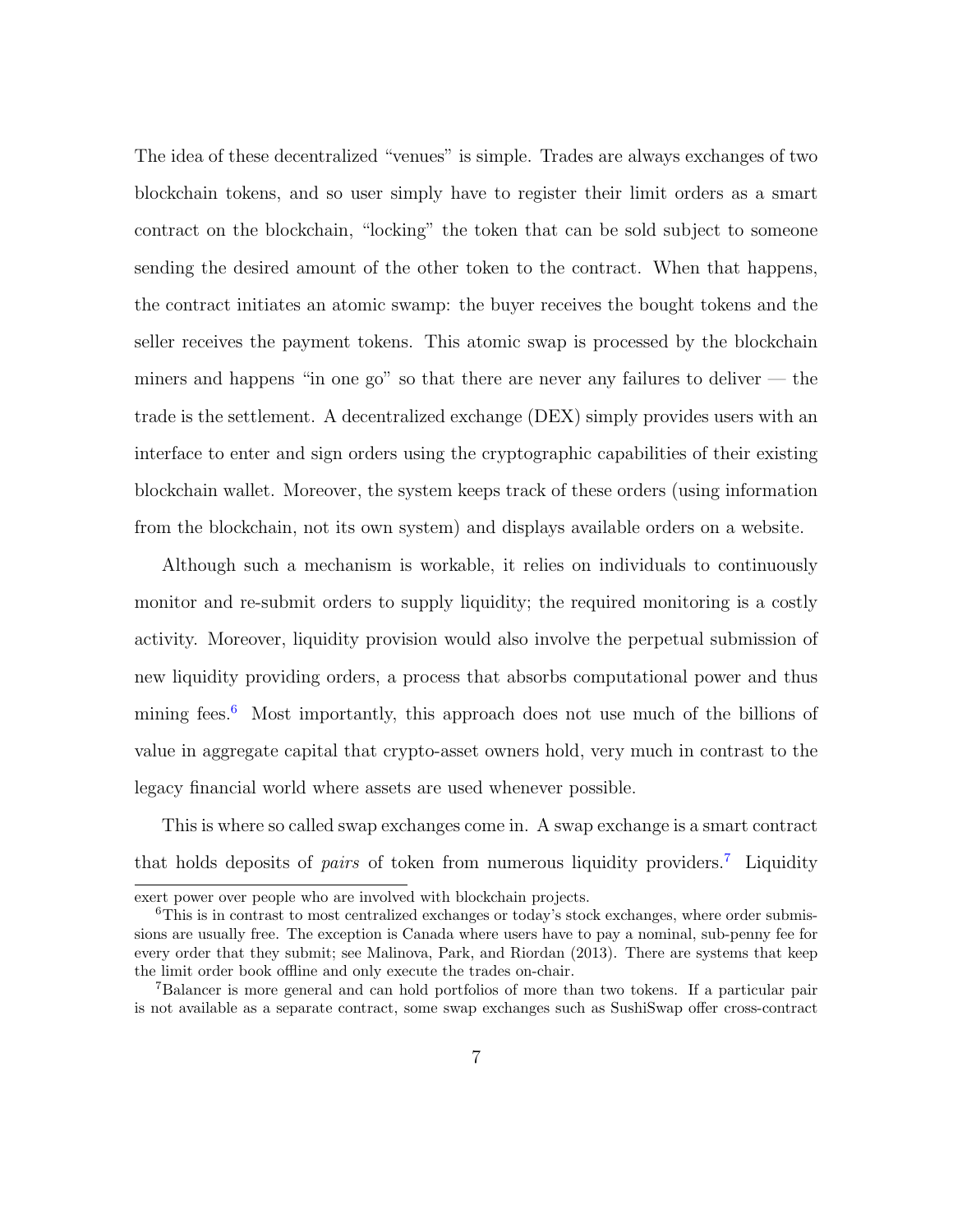seekers then interact with this pool of liquidity and offer to add one type of tokens to this contract in exchange for the other part of the pair. The contract then determines the exchanged quantity based on a mechanical rule. Importantly, liquidity providers do not provide a priced contract, they can be entirely passive. These contracts involve just over 200 lines of code (in the meta-languages Reach it's about 20 lines).

The price of the swap, however, is only implicit in the sense that it may change at any time until the trade settles on the blockchain (i.e., gets processed by a miner who adds it to a block).<sup>[8](#page-8-0)</sup> As I outlined in the introduction, this creates a problem because of the way that public blockchains are organized. The possibility of front-running is a fact of the organization of public blockchains because verified but non-settled transactions need to wait for inclusion in a new block in publicly visible "mem-pools." As Figure [1](#page-36-0) illustrates, this allows a front-runner to send an identical transaction to the contract albeit with a higher mining fee. Such a transaction would receive a higher execution priority, thus enabling front-running.[9](#page-8-1)

Miner Extractable Value. The problem of front-running in the CPAMM setup

has been recognised as early as [March 2018.](https://ethresear.ch/t/improving-front-running-resistance-of-x-y-k-market-makers/1281) Daian, Goldfeder, Kell, Li, Zhao, Bentov,

trading. For instance, suppose someone whats to trade USDC for USDT but there is no such contract. If, however, there is a contract for ETH and USDT and ETH and USDC, then the system would arranage a swap from USDC to USDT by trading USDC→ETH→USDT.

<span id="page-8-1"></span><span id="page-8-0"></span><sup>8</sup>Users can specify a maximum "slippage" or price impact that they'd accept.

<sup>9</sup>Within the DefI community, this type of front-running is often likened to the activities of so-called high-frequency traders (HFTs) on traditional stock exchanges. One of the most prominent activities of these HFTs is the "speed game" which refers to the practice of reducing the latency between different trading venues with ultra-fast data lines and having fast access to the central matching engine of the venues though co-location, i.e., physically placing their servers as closely as possible to the server of the matching engine. The purpose is to be able to react to market movements or new pieces of information as quickly as possible. Formally, however, in stock exchanges these HFTs cannot frontrun a trade in the same way as in public blockchains because HFTs would not know about a trade of other traders until it appears on the tape — at which point it is, for all practical purposes, final. Although often brought up, this analogy is, therefore, inaccurate. That being said, known HFTs from equity and futures markets are active in DeFi markets; see [Jump Trading's podcast.](https://jumpcap.com/insights/the-institutionalization-of-crypto)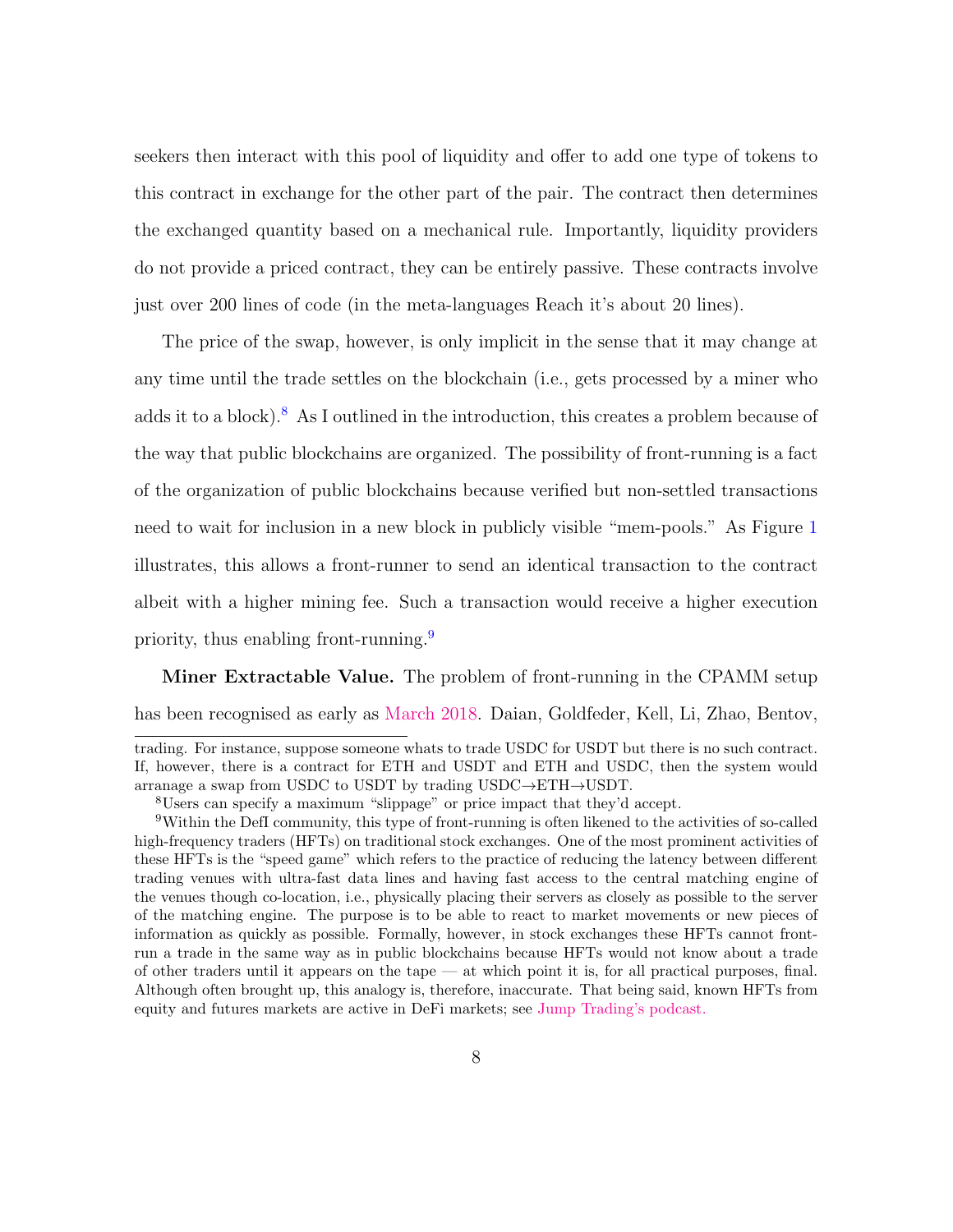Breidenbach, and Juels  $(2019)^{10}$  $(2019)^{10}$  $(2019)^{10}$  describe the high-frequency mining fee auctions that often occur when front-running bot identify profitable transactions, including (but not only) CPAMM trades. UniSwap alone, however, usually accounts for a very large fraction of the gas (aka computational cycles) of the Ethereum blockchain.<sup>[11](#page-9-1)</sup> For instance, the blog post [Ethereum is a Dark Forest](https://medium.com/@danrobinson/ethereum-is-a-dark-forest-ecc5f0505dff)<sup>[12](#page-9-2)</sup> describes a case where the authors identified a smart contract vulnerability. They tried to remedy the problem by moving funds out of the contract, but a bot identified their transaction, outbid them, and extracted the value. The overall background is that automated arbitrage bots scan the mempool for profitable, not-yet-settled transactions. If a bot spots such a transaction —including the arbitrage opportunities that I describe in this piece— it submits an identical transaction with higher fees to outbid the original one. If other bots do the same, a so-called priority gas auction ensues. Miners can thus extract revenue from profitable transactions (Miner Extractable Value, MEV) either by earning higher fees or by submitting the transaction themselves. A [Paradigm Research blog post](https://research.paradigm.xyz/MEV) by Noyes (2021) describes this issue in more detail and estimates that in December 2020, realized MEV amounted to about \$120M per day; the author states that UniSwap arbitrage is the most common form, though the data source and data generating process is not clear from the post.

There are a number of projects that try to remedy this issue; Aune, O'Hara, and Slama (2017), for instance, propose a technique to guarantee time priority in private blockchains.

<span id="page-9-1"></span><span id="page-9-0"></span><sup>10</sup>See also [the Flashbot Project.](https://github.com/flashbots/pm)

<sup>11</sup>Running data is available at [ETH Gas Station;](https://ethgasstation.info/gasguzzlers.php) UniSwap's V2's main contract address is [0x7a250d5630b4cf539739df2c5dacb4c659f2488d.](https://etherscan.io/address/0x7a250d5630b4cf539739df2c5dacb4c659f2488d)

<span id="page-9-2"></span><sup>12</sup>"Dark Forest" refers to an environment, described in a SciFi book by Cixin Liu of the same title, in which detection means certain death at the hands of advanced predators.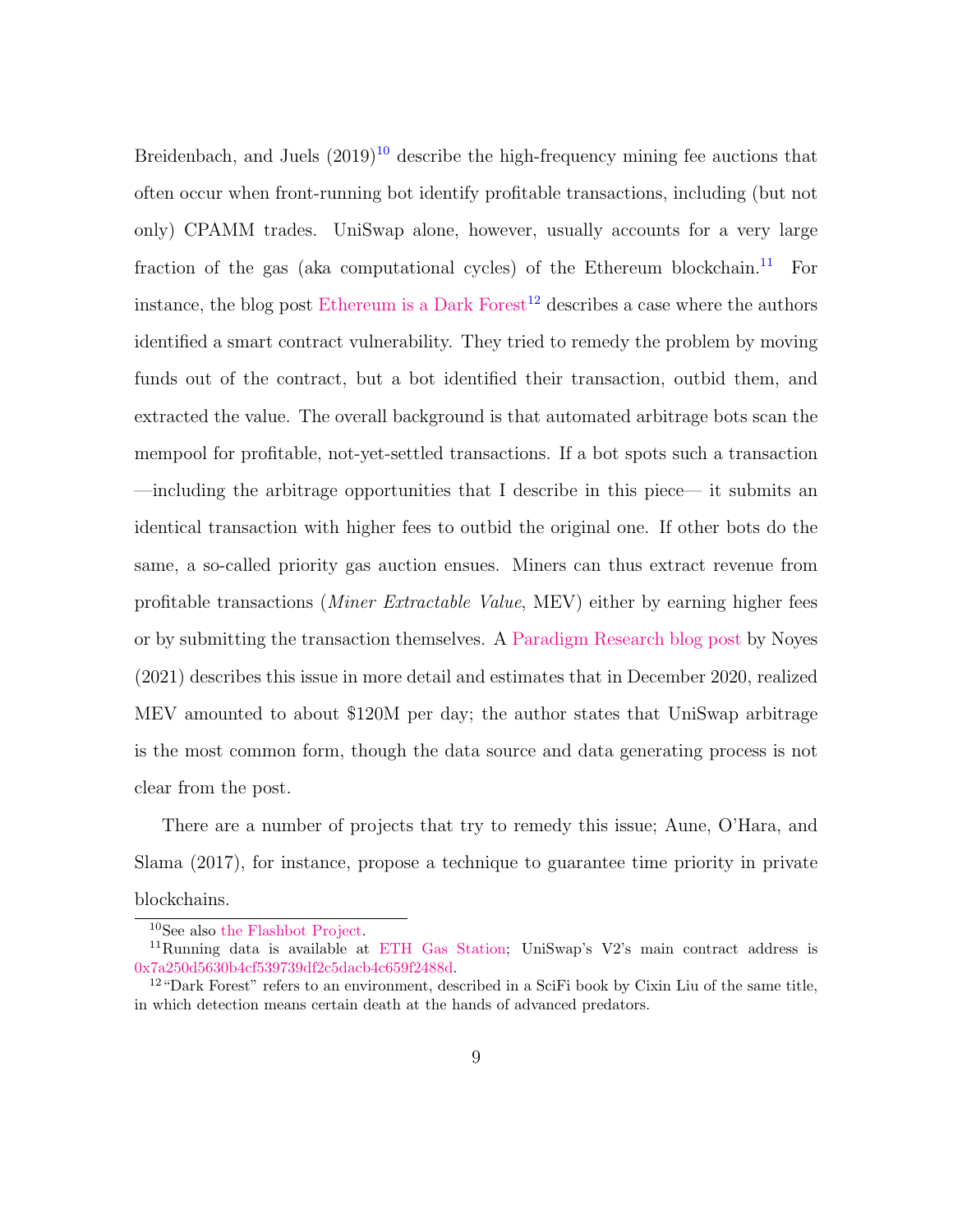## II. Market Making Models and Pricing

#### A. Overview of Standard Market Making Models

The main model in the finance literature on market microstructure is the Kyle (1985) model in which a single insider has perfect knowledge of the fundamental value of an asset. This insider (together with some "noise" traders) trades with a market maker an must take into account how his trades will affect the price. The Kyle model explicitly assumes that the market maker is subject to perfect competition and in the model, this results in linear price and demand functions. The most common approach to pricing in this type of model is to assume a competitive market for liquidity provision such that prices coincide with the fundamental value of the underlying security, subject to the information revealed should a trade take place at the given price. This model, however, assumes that there are information asymmetries (i.e., that there are insiders who genuinely know the fundamental value of an asset).

There are also models of limit order pricing where traders decide between submitting market and limit orders. The driving forces in these models, e.g., Parlour (1998), is the execution risk of limit orders, or the risk that the fundamental value changes so that one's limit order becomes stale, e.g. Foucault (1999) or, more recently, Budish, Cramton, and Shim (2013).

In this paper, I want to avoid the complications associated with asymmetric information. Limit order models are not of interest for this paper either, because swap exchanges are not limit order markets.

The most applicable class of models to compare to swap exchanges, in my opinion,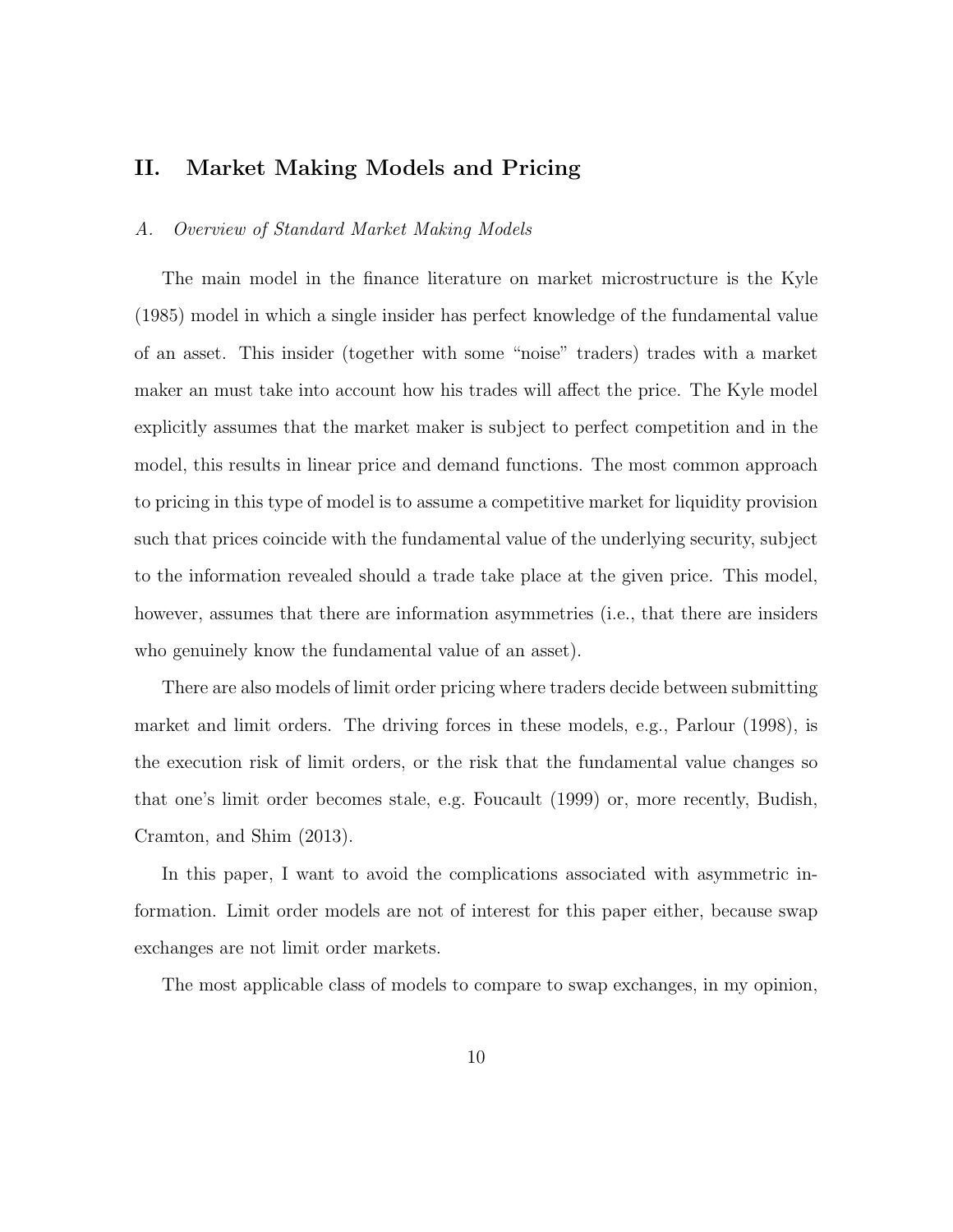are those that assume that market maker prices are driven by inventory risk: when accepting a trade, liquidity providers need to absorb a risky inventory, and prices are set to compensate liquidity providers for their risk. Prominent models in this literature originate from Huang and Stoll (1997), and I use a variation of Biais (1993), which is a very tractable version with prices that are linear in quantities.

#### B. Market Making with Inventory Risk

The model that I develop in this section is in the tradition of Biais (1993): an investor wants to trade quantity x of token A and receive (or make a payment in) token B. For simplicity, I assume that token A is a risky security and security B is riskless (i.e., it a nummeraire such as  $\cosh$ ).<sup>[13](#page-11-0)</sup>

We assume here that the risky token  $A$  has a fundamental value that is normally distributed with mean V and variance  $\sigma^2$ . Information regarding the distribution of the fundamental value is public knowledge. The asset is infinitely divisible.

All trades go through a group of N intermediaries, who require compensation in exchange for taking a risky inventory in token  $A$ . Namely, we assume that the intermediaries are risk averse and have negative exponential utility of wealth  $w$  (which displays constant absolute risk aversion (CARA)) with risk aversion coefficient  $\kappa > 0$ , and inventory of A tokens  $I_i$ , with  $\sum_i I_i =: X$ . With CARA utility intermediaries have utility of terminal wealth  $u(w) = -e^{-\kappa w}$ , where  $w = -(v - p)x_i + I_i \cdot v$  and v denotes the value of an A token measured in B tokens,  $x_i$  is the quantity of A tokens that they sold at price p.

<span id="page-11-0"></span><sup>&</sup>lt;sup>13</sup>If both tokens would be risky, e.g., users would trade Bitcoin against ETH, then we would measure each against a riskless asset.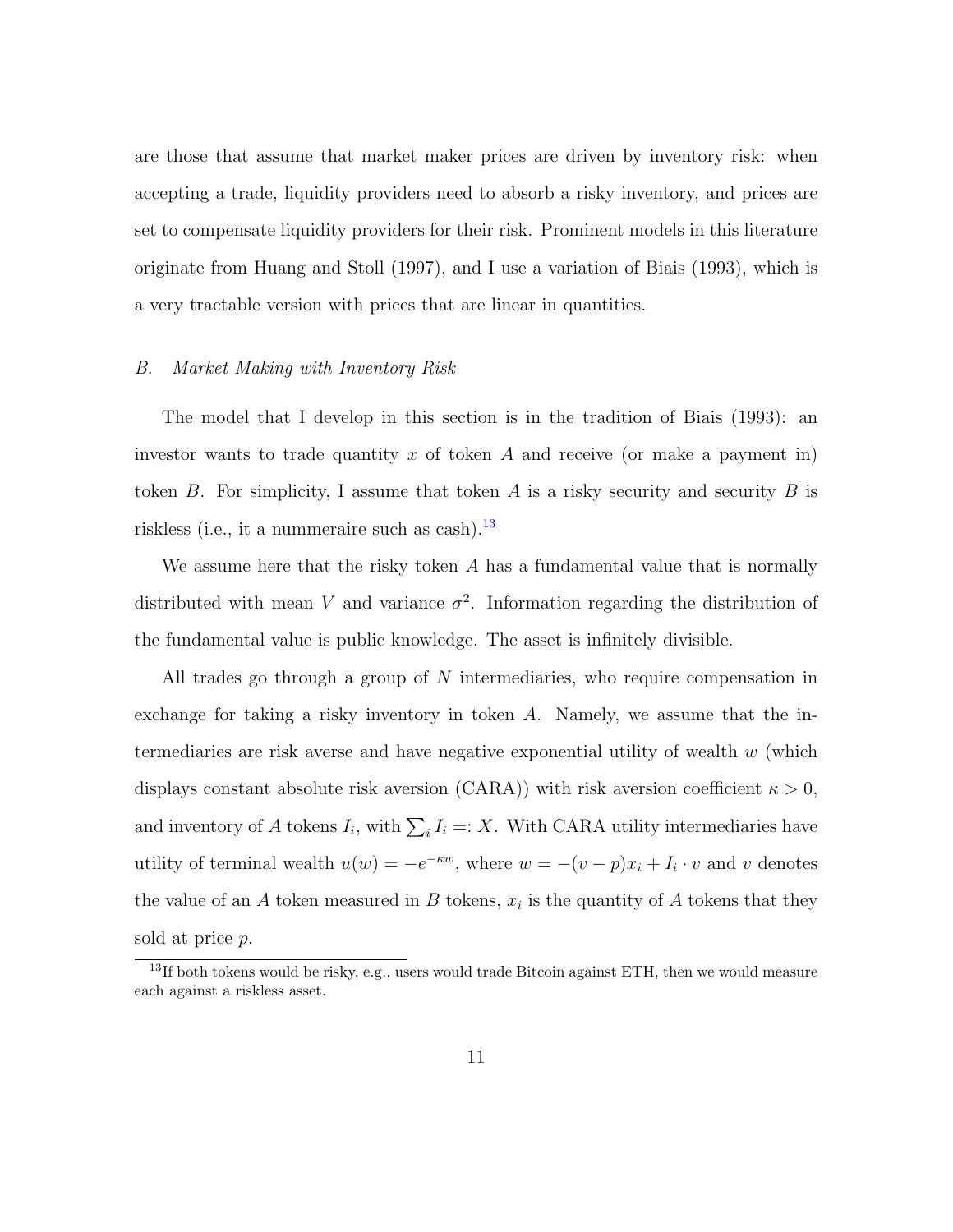In its simplest version, all tokens trade at a single price. The underlying assumption is that a trader would arrive at the market once and makes a single trade.[14](#page-12-0) Some of the ideas that I will discuss below, however, have an implicitly dynamic flavor in the sense that we worry about subsequent trades. I will assume here instead that market makers post a pricing function  $p(\cdot)$  and that when purchasing quantity x, investors pay  $\int_0^x p(t)dt$ . As I will show below, a linear pricing function is an equilibrium, and therefore the total cost function is quadratic. With a uniform price and a linear price function, investors would have an incentive to split their trades into infinitesimal orders sizes and trade "along" the price curve; this would allow them to reduce the total cost by half compared to trading the whole quantity in one go.<sup>[15](#page-12-1)</sup>

For simplicity we assume that the supply of the riskless token  $B$  is ubiquitous, i.e., that intermediaries can borrow these tokens at an interest rate of 0. Intermediaries observe orders submitted to them, respond with a supply schedule that maximizes their utility, and then markets clear. Namely, they each specify for each price  $p$  of an A token measured in the B token, how many tokens they are willing to buy (or sell)  $\forall p \in \mathbb{R} \ \ x_i(\cdot) : p \to x_i(p)$ . Markets clear at a uniform price such that  $\sum_{i=1}^{N} x_i(p) = x$ . Lemma 1 (Equilibrium price in Standard Market Making): To buy x units of token A from the N intermediaries investors pay a marginal price

$$
p(x,I) = V + \frac{2\kappa\sigma^2}{N}(x-I). \tag{1}
$$

<span id="page-12-0"></span> $14$ One way to think about this is that there is an implicit assumption that traders are not anonymous so that market makers can detect repeated trading accept trades only at prices that reflect the full size of an order.

<span id="page-12-1"></span><sup>&</sup>lt;sup>15</sup>See van Kervel, Kwan, and Westerholm (2020) for a model where order splitting across time is intrinsically beneficial, even in the absence of asymmetric information.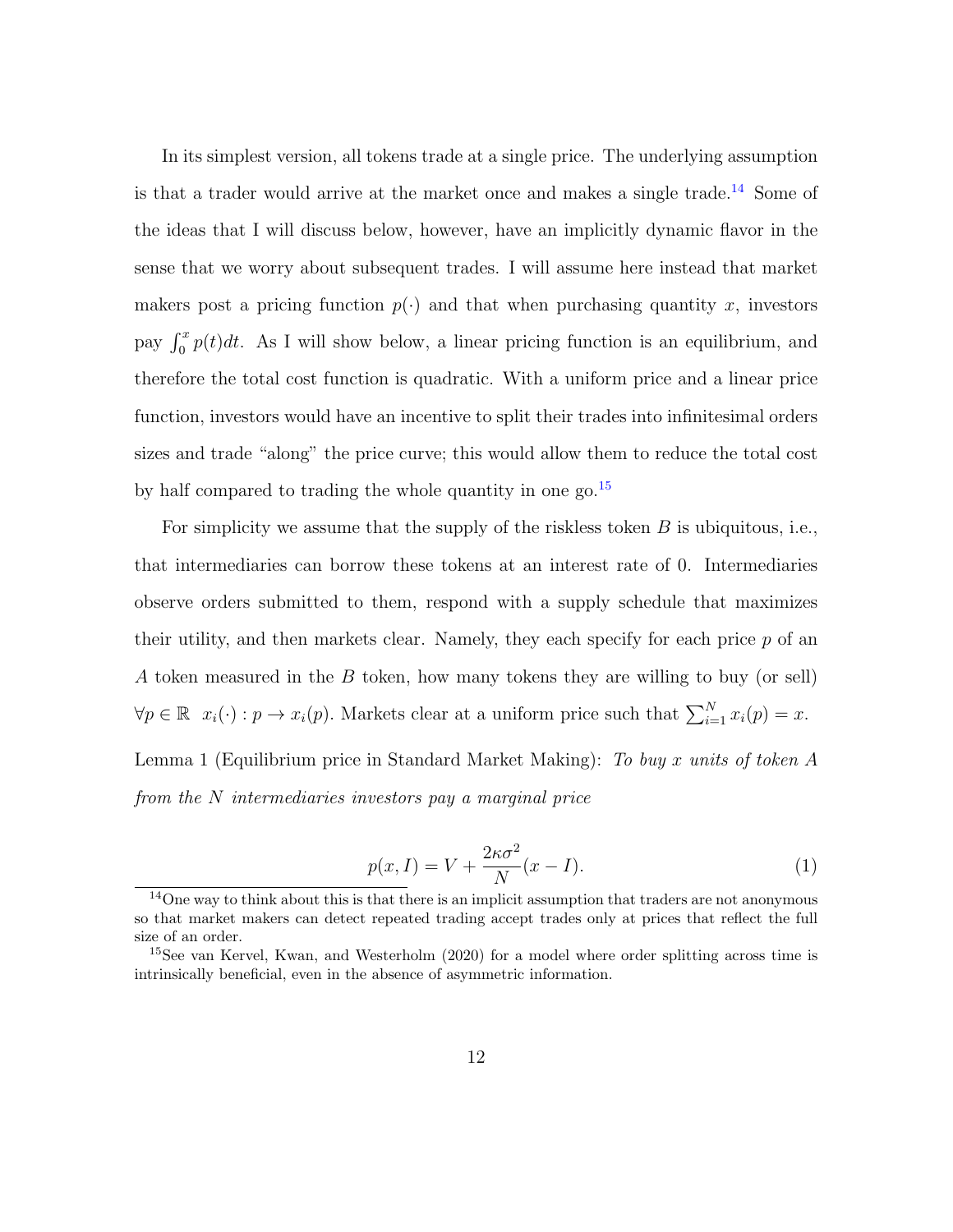We then define parameter  $\ell := \kappa \sigma^2$ ; it signifies the liquidity or the price impact cost in this intermediated market. This pricing formula is, in principle, entirely mechanical and can be programmed as a smart contract (subject to sufficient availability of B tokens in the contract).

*Proof.* Intermediaries choose quantities  $x_i$  given price  $p$ , to maximize their expected utility,  $\max_{x_i} \mathsf{E}U[-vx_i(p) + \int_0^{x_i} p(t)dt + I_i \times v]$ . For CARA-normal frameworks, this task reduces to maximizing the certainty equivalent:

$$
\max_{x_i} [I_i \times V - (Vx_i - \int_0^{x_i} p(t)dt] - \frac{\kappa}{2}\sigma^2 [-x_i + I_i]^2,
$$

where  $V$  denotes the expected value of the asset. The maximization problem results in the following first order condition:

$$
V - p(x_i) - \kappa \sigma^2 \times I_i + \kappa \sigma^2 x_i = 0.
$$

Solving for  $x_i$  yields the (inverse) demand schedule

$$
x_i(p) = -\frac{V - p}{\kappa \sigma^2} + I_i.
$$

The market clearing condition

$$
\sum_{i=1}^{N} x_i(p) = x
$$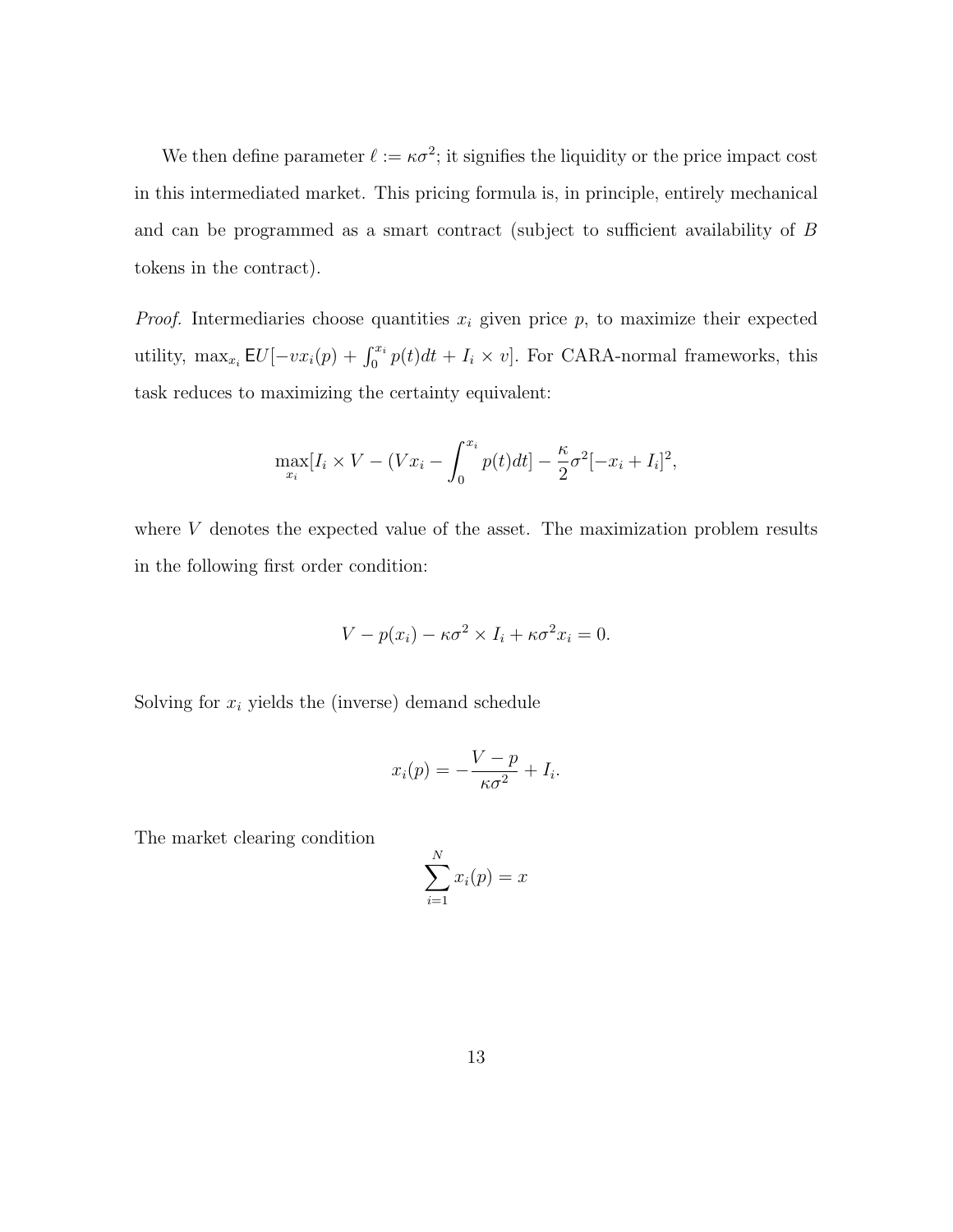implies, substituting for  $x_i$ , and simplifying, that

$$
\sum_{i=1}^{N} \left( -\frac{V-p}{\kappa \sigma^2} + I_i \right) = x
$$

which we solve for  $p$  to be

$$
\Leftrightarrow \quad p(I, x) = V + \frac{\kappa \sigma^2}{N} \left( -I + x \right), \tag{2}
$$

where I denotes the combined inventory of the intermediaries:  $I = \sum_{i=1}^{N} I_i$ .  $\Box$ 

Price changes in this model occur for two reasons: changes in the fundamental value  $V$ , and trades which require intermediaries to absorb a risky inventory. When an investor approaches the intermediaries who hold total inventory  $I$  in order to buy  $x$ units, and the investor pays, in abuse of notation, the total cost for buying  $x$  is

$$
p^{\text{tnm}}(x, I) := \int_0^x V + \frac{\ell}{N}(t - I) \, dt = x \left( V - \frac{\ell}{N} I \right) + \frac{\ell}{2N} \, x^2,
$$

where I use superscript tmm to signify a "tradtional" market maker pricing approach. Although the marginal price is linear, costs are convex functions of the quantity.

#### C. Constant Product Automated Market Makers

In a constant product market maker pricing model (CPAMM), liquidity providers make deposits for a trading pair of tokens  $A$  and  $B$  in a smart contract. Specifically, they provide aggregate quantities X units of tokens A and Y units of tokens B. Pricing is such for any demand  $x \in (-\infty, X]$ , value y is such that  $(X-x) \times (Y+y) = c$  for some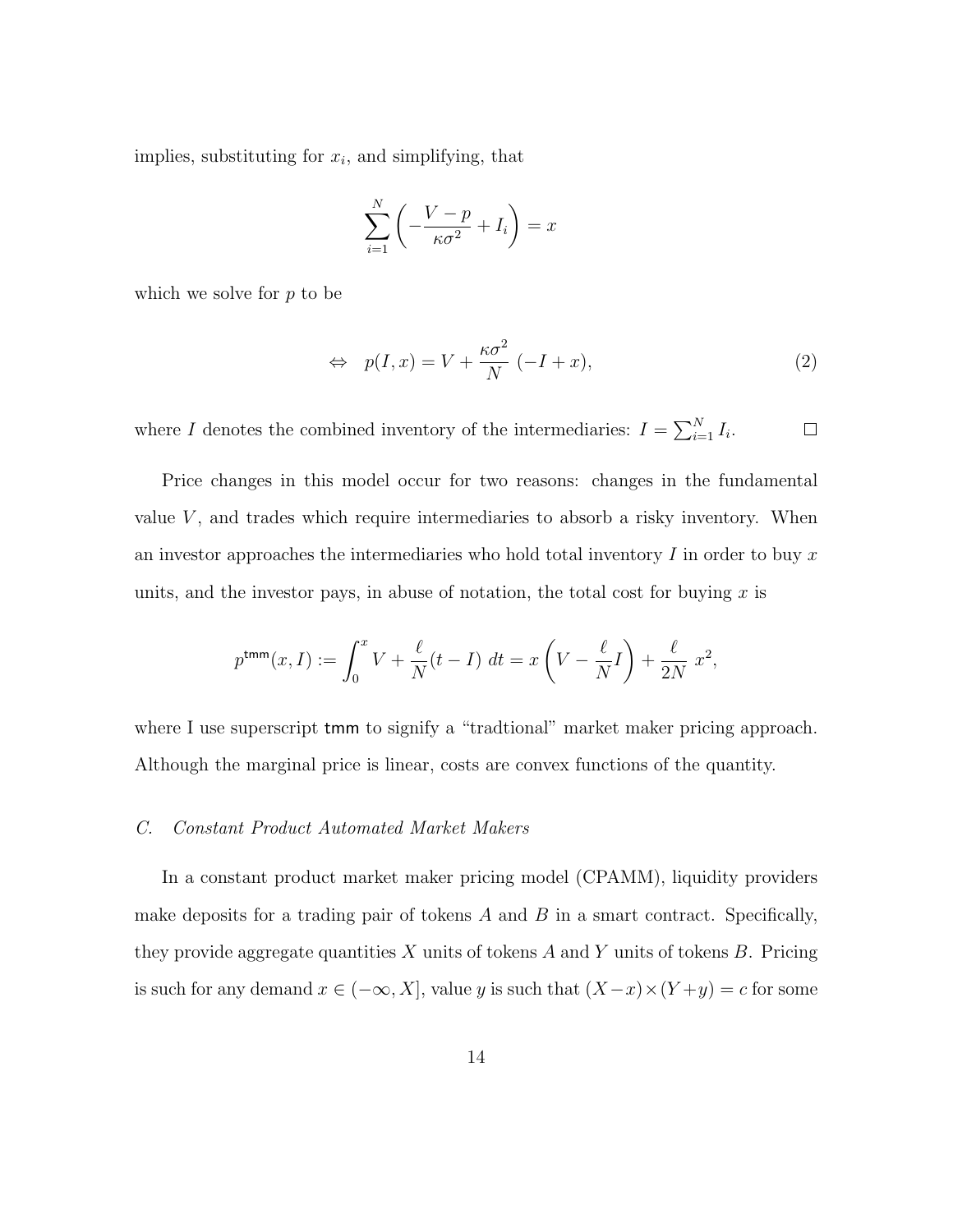constant c (and the reverse for  $y \in [-Y, \infty)$ ), and in particular  $XY = c$ . Therefore, one can think of this exchange rate as the fundamental value of an A token measured in B tokens. The direct implication is that the marginal price of an A token measured in B tokens is  $Y/X$ , and the price  $p^{cmm}(x)$  per unit when purchasing quantity x is  $y/x$ , where I use superscript cmm to signify the CPAMM pricing schedule.

Lemma 2 (CPAMM Pricing): To trade x units of token  $A$ , an investor pays

$$
y(x) = x \times \frac{Y}{X - x} := p^{\text{cnnm}}(x, X, Y). \tag{3}
$$

The proof is a merely algebraic rearrangement of the equation  $(X - x) \times (Y + y) = c$ and thus omitted. After the trade, the contract contains  $X - x$  units of token A, and  $XY/(X - x)$  units of B.

## III. Properties of the Pricing Functions

### A. A Brief Comparison

The two pricing functions are obviously different: one is linear in token  $A$  demand  $x$ , the other is convex (as the second derivative of the price function is positive). The cost function for standard market making, however, is convex, too. For standard market maker pricing, the liquidity factor  $\ell$  and the number of market makers N determine the slope of the linear function, the inventory I shifts the intercept, as does the true value V. However, an inventory in the standard market maker model is always considered to be costly whereas presumably some users agree to provide liquidity to use their buy-and-hold assets while earning additional yield through lending out their securities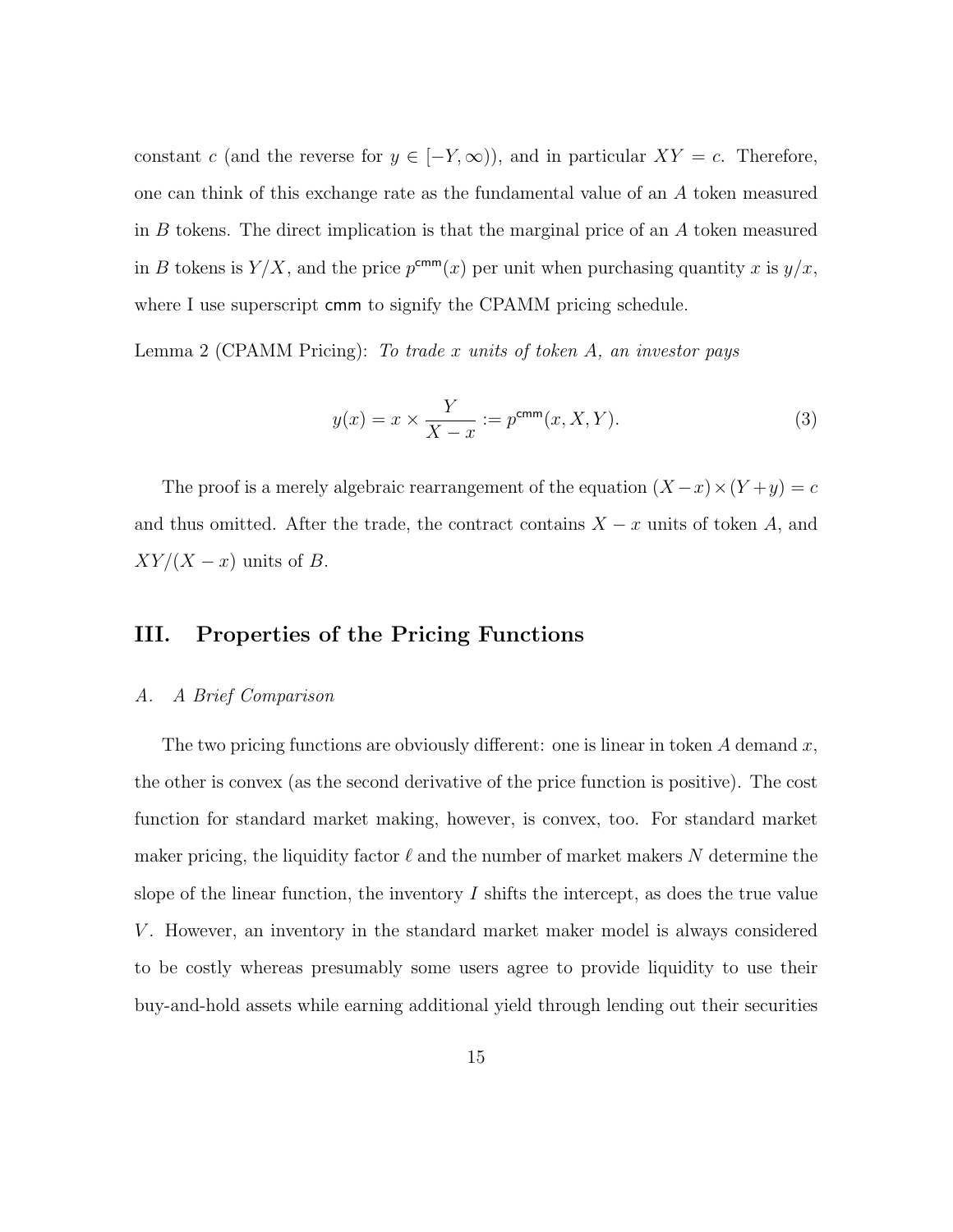(akin to mutual funds). In that sense, any inventory I should be seen as excess amount of inventory beyond a target amount. To compare the two pricing functions, I set set the target amount to X and thus  $I = 0$  and assume that market makers deposit single units of A tokens so that  $N = X$ .

Next, the constant product market maker model is not concerned with a "true" value for the asset. To compare CPAMM and standard market making, bar any trading, the implied marginal price for A tokens must coincide with the true value, i.e.  $V = Y/X$ . Then  $Y = VX$  is the total cash amount that market makers contribute and the cash amount is equivalent to the cash value of their inventory of A tokens.

The two price functions coincide for two values of x. One is  $x = 0$ , by construction. The other is

$$
x^* = \frac{X}{\ell}(\ell - 2V).
$$

Figures [3](#page-37-0) and [4](#page-37-1) plots the two cost functions  $p^{\text{cmm}}$  and  $p^{\text{tmm}}$  for  $V = 1$  and for various values of X and  $\ell$  as indicated in the respective plot legends.

Figure [3](#page-37-0) provides a plot for the entire range of feasible values, Panel A in Figure [4](#page-37-1) focuses on the subset of plot for which  $x^* < 0$ , and Panel B in Figure [4](#page-37-1) focuses on the subset of plot for which  $x^* > 0$ . Dotted lines are for  $p^{cmm}$ , dashed lines are for  $p^{\text{tmm}}$ . Negative values of x signify a sale and the cost, therefore, indicates revenue earned. The nature of the quadratic function cost function  $p^{tmm}$  is such that for low enough values of  $x$ , the investor still has to pay because the market makers require compensation for the inventory risk that they take. For the CPAMM case, on the other hand, in the limit for  $x \to -\infty$ ,  $p^{cmm} \to -V X$  or  $p^{cmm} \to -Y$ , meaning that the investor can at most extract all the cash that has been deposited by the liquidity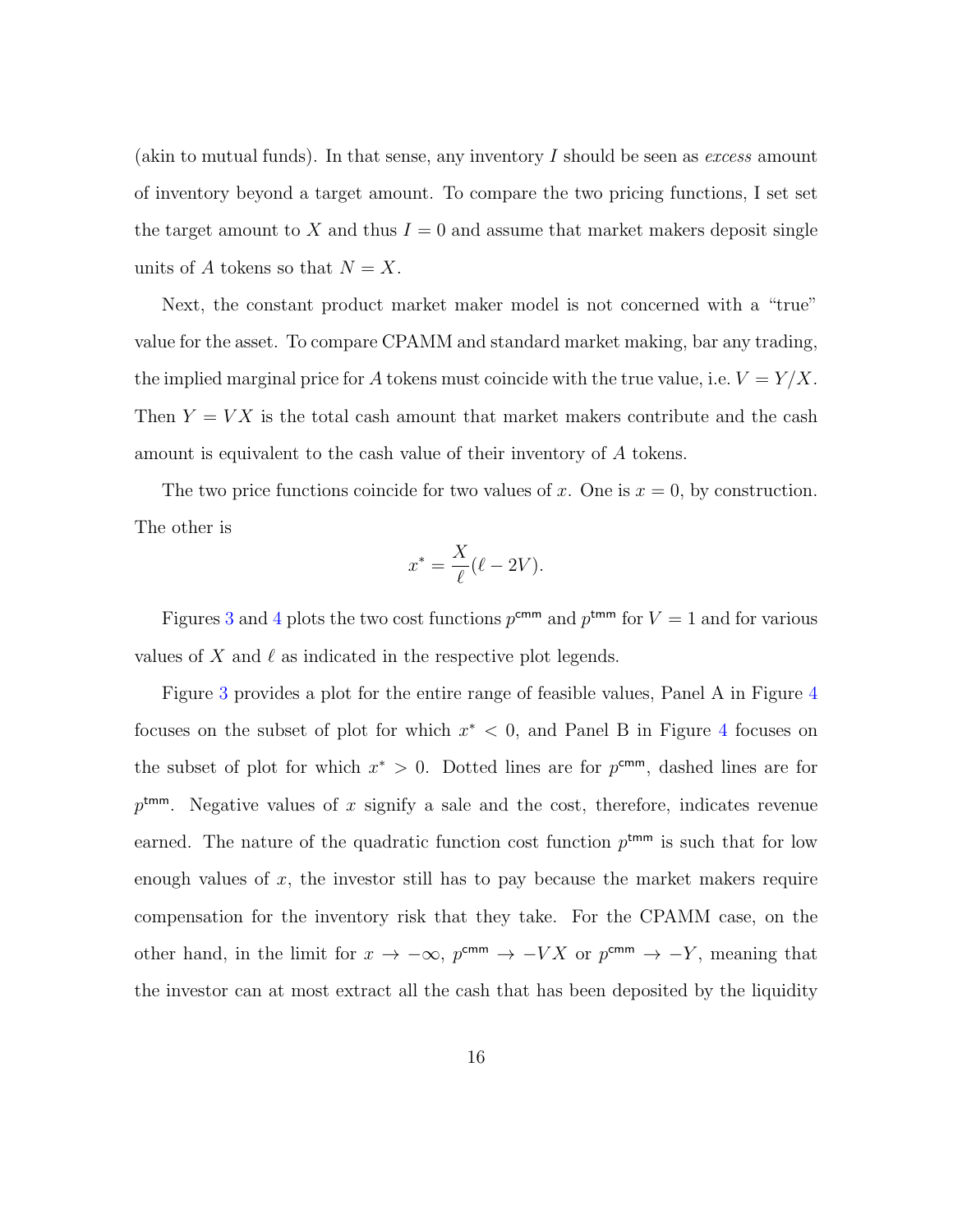providers. Likewise, as  $x \to X$ , the cost rises without bound.

The two cases highlight the different underlying ideas: for standard market making, the cost of a buy increases quadratically, but there is no explicit limit and the assumption is that market makers can provide or absorb any quantity of the desired token. Likewise, they are willing to buy arbitrarily large quantities, but at some point, they are no longer paying the seller, they require to be paid to accept further assets. The CPAMM model, on the other hand puts no bounds on the quantities that can be bought or sold, which is useful for smart contract automation.

The plots further highlights that the two cost functions intersect at  $x^*$  and merely touch at 0. Overall, the following result summarize the relationship of the two pricing functions.

<span id="page-17-0"></span>Proposition 1 (Comparison of Prices): For  $x > x^*$ , constant product pricing is worse for investors, and for  $x < x^*$  it is better.

*Proof.* With two points of intersection, there are two scenarios:  $x^* < 0$  and  $x^* > 0$ .

- When  $x^*$  < 0, then  $\forall x > x^*$ ,  $p^{tmm}(x) < p^{cmm}(x)$ , i.e., investors pay less in the standard model for  $x > 0$  and they receive more for  $x < 0$ . Furthermore,  $x < x^*$ ,  $p^{\text{tmm}}(x) > p^{\text{cmm}}(x)$  such that investors receive less in the standard model.
- When  $x^* > 0$ , then for all values  $x \in (0, x^*)$ ,  $p^{tmm}(x) > p^{cmm}(x)$ , which means that CPAMM provides a "better" price for investors because investors receive a higher price for their sales. For  $x > x^*$ ,  $p^{tmm}(x) < p^{cmm}(x)$  and standard pricing is better for investors. Finally, for  $x < 0$ ,  $p^{tmm}(x) > p^{cmm}(x)$  which means that investors receive less for what they sell in the standard model.

 $\Box$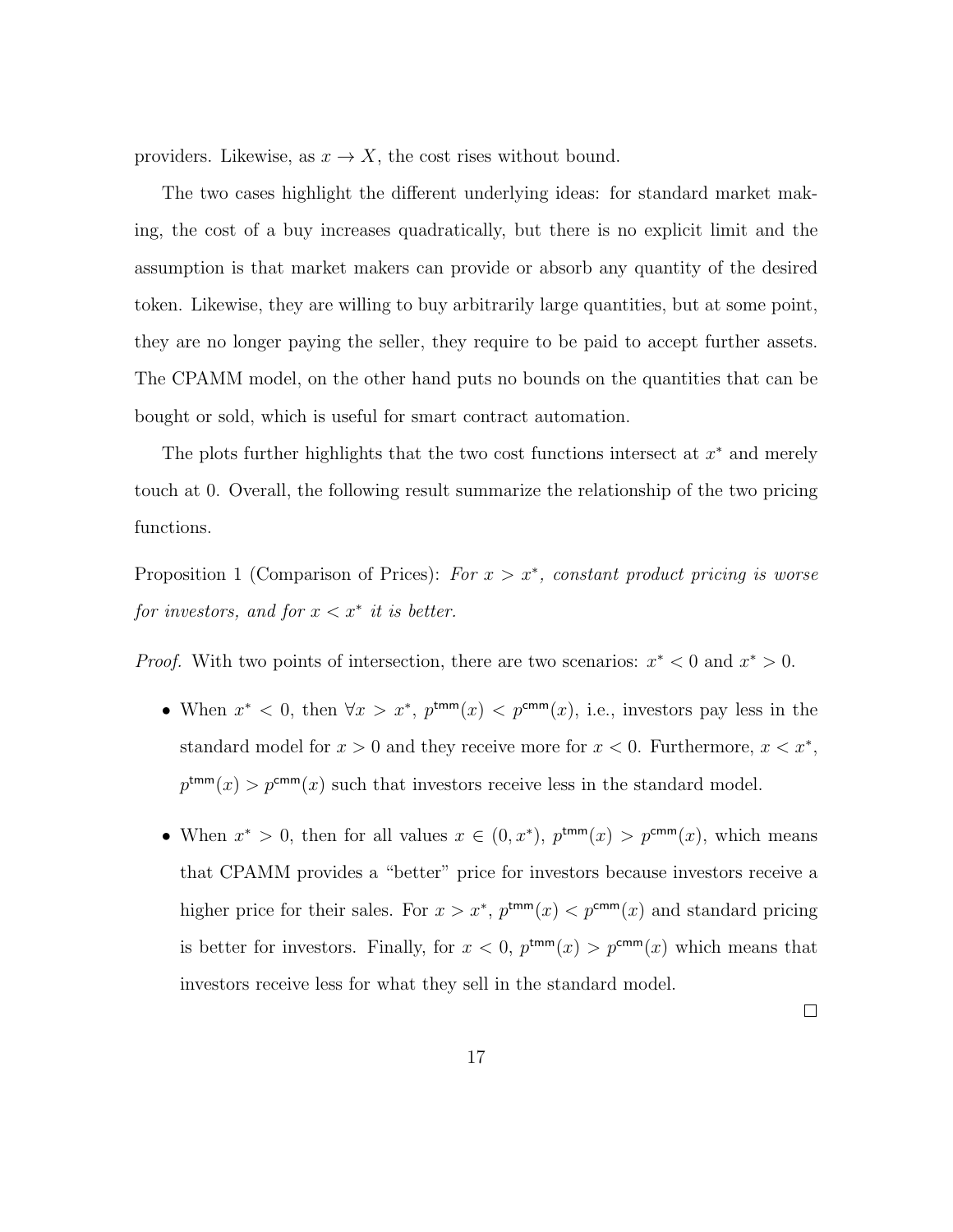This finding shows that from a pricing perspective it is not straightforward to order the two pricing models, except for the knife edge case when  $X\ell = 2V$ . Generally, the results are intuitive however: the more liquid the standard market is  $(\ell \text{ is small})$ , the larger is the region of prices for which standard pricing is better. Likewise, the more liquidity investors are willing to provide for the CPAMM model  $(X$  is large), the larger is the region of prices for which CPAMM prices are superior for investors. The values X and  $\ell$ , however, have an intuitive, non-direct connection. Namely, we assume that the starting inventory of market makers is  $I = 0$  and that the market makers assess inventory other than their "comfort zone" to be costly. When  $X$  is large, market makers are willing to hold the A token, which presumably should also imply that  $\ell$  is small. In other words, X and  $\ell$  should be negatively related in practice.

#### B. Desirable Properties of Pricing Functions

A first important property is *additivity* which implies that splitting an order into two consecutively traded parts costs the same as sending an order of the same size "in one go." If this condition does not hold for a theoretical model, then the formulation is potentially dynamically inconsistent. Moreover, in a blockchain world, this feature would create excessive network usage without economic gain. In limit order markets, for instance, additivity often does not hold automatically if the market adjusts quotes after trades. In practice, traders commonly break large "parent" orders into many small "child" orders to reduce costs, but such behavior is often driven by considerations other than the pricing function.

Second, I ask whether *front-running is intrinsically profitable*. Namely, frontrunning refers to a situation where a trader Alice sees the trading intention of another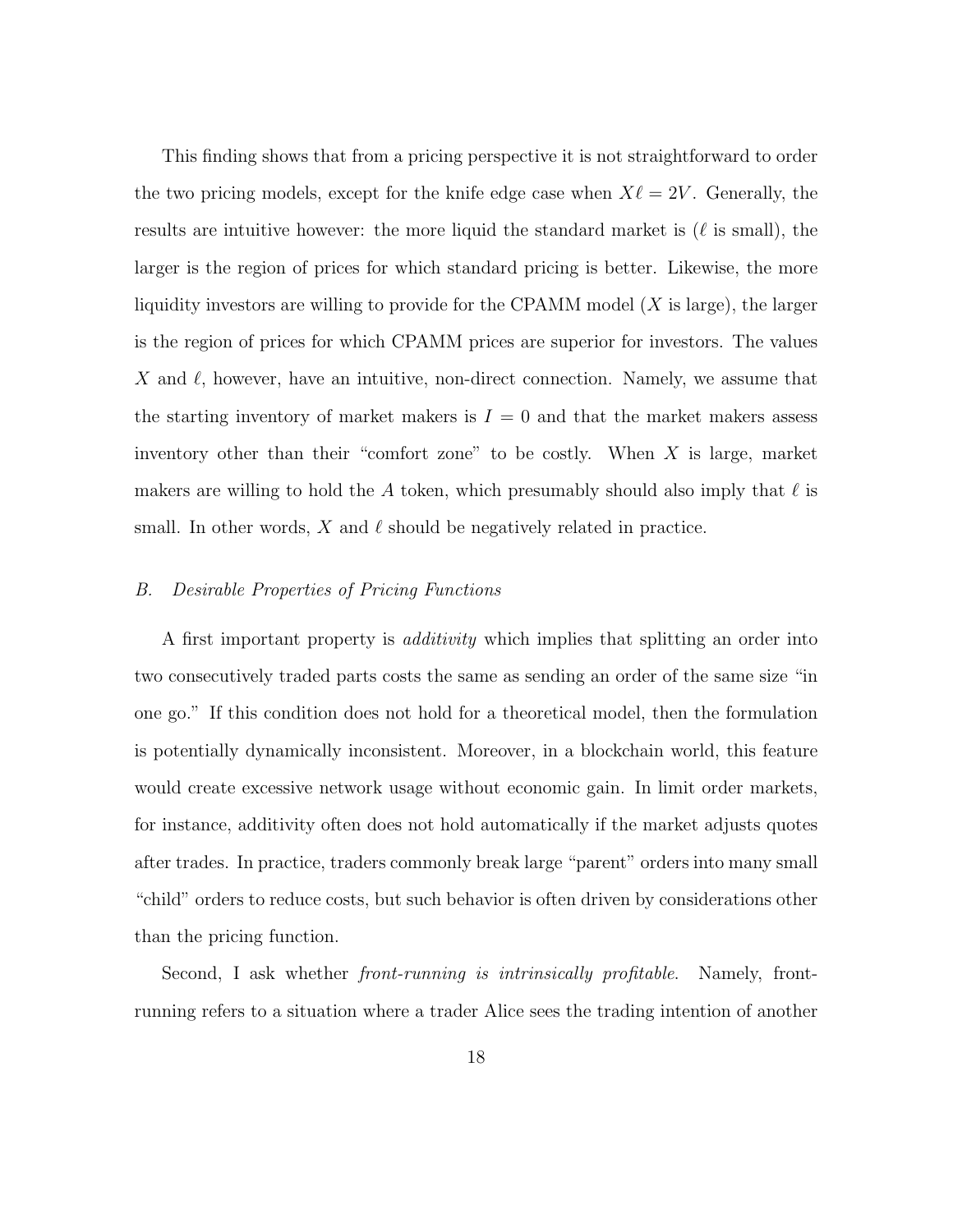trader Bob, mimics Bob's trade but acts before him, and then does an offsetting trade to close her original position. Front-running is usually costly for the person who is front-run, but it is not clear whether the possibility of front-running will always lead to a positive probability of front-running. For that, it would have to be intrinsically profitable. If that's the case, then the underlying pricing function is highly undesirable for a setting with a public blockchain. The reason is that in public blockchains it is impossible to prevent front-running because orders are always visible in the mempools prior to settlement.<sup>[16](#page-19-0)</sup> We consider only cases where the original amount x is less than  $X/2$ , so that front-running is possible (for the total quantity bought would be  $2x$ ).

The next set of properties applies to situations when there are multiple trading venues with the same pricing model. The first property relates to the splitting of liquidity (e.g., because a new venue opens for business). The first question to ask is whether *liquidity is divisible*, i.e., are trading costs the same when liquidity is concentrated on an existing system compared to it being split across two different ones? Modern markets are often fragmented and it is important to understand whether the pricing function itself generates an explicit benefit or cost when liquidity is fragmented (beyond the obvious fact that splitting trades involves twice the miner fees).

The second question relates to (accidental) single-venue over-trading. Namely, when liquidity is split across multiple venues, a trader should use all venues for a trade.<sup>[17](#page-19-1)</sup> In practice, in the DeFi world there are order routing services such as 1inch and Paraswap

<span id="page-19-0"></span><sup>16</sup>This area is currently an active research field, the hope being, that cryptographic tools can be used to mask trades in the mempool.

<span id="page-19-1"></span><sup>&</sup>lt;sup>17</sup>Generally speaking if liquidity is divisible, then traders should split their trades between venues in proportion to their liquidity. For simplicity I look at the case where the liquidity is the same on two venues, so the trader should have traded half her volume on each venue.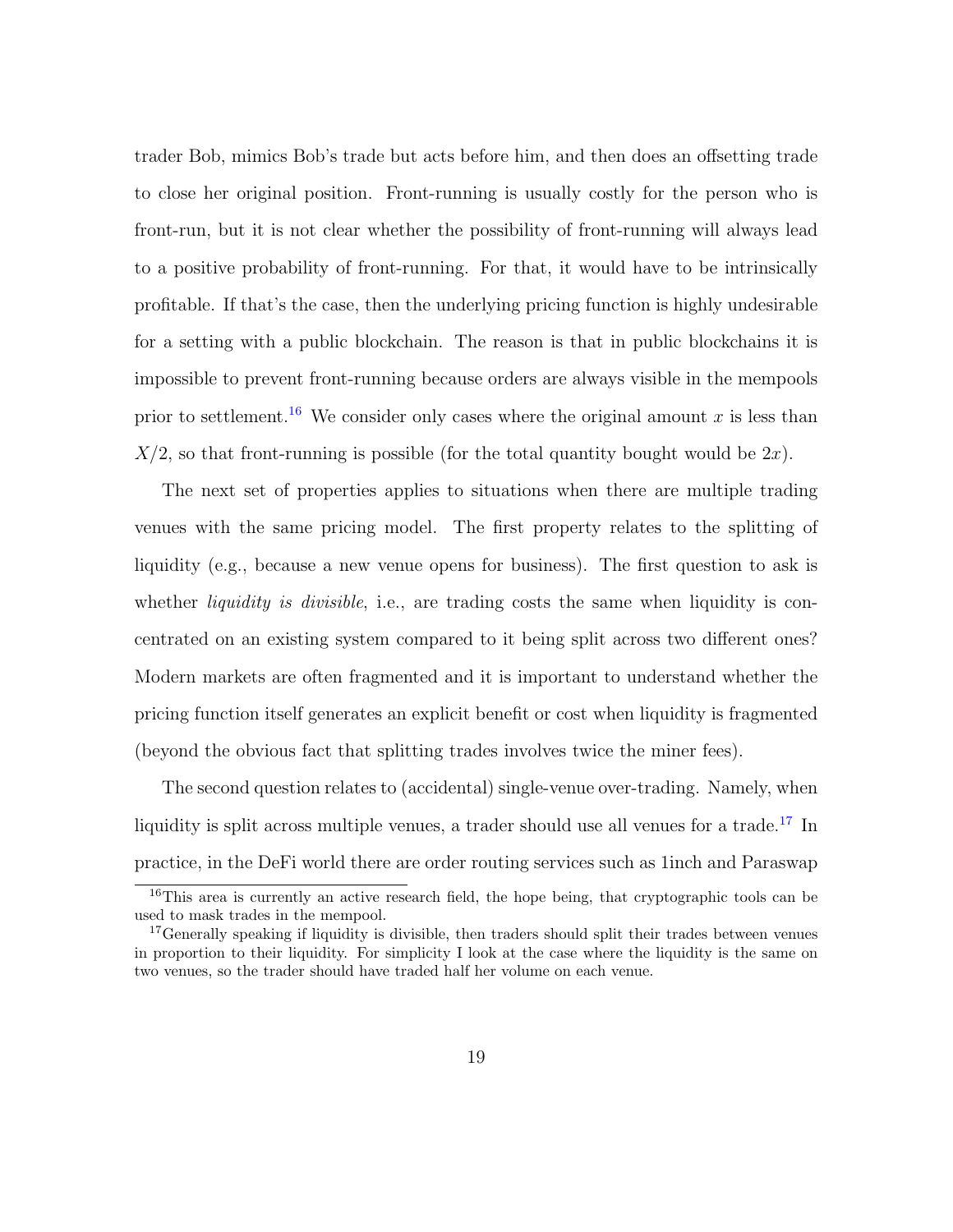that perform this service and break up large orders across protocols.<sup>[18](#page-20-0)</sup> Suppose, however, that a trader doesn't do this and instead uses only one of two identical venues (for instance, because s/he is unsophisticated or impatient). This will move the price for subsequent trades on one venue due while leaving the other unchanged. Multi-venue arbitrage occurs when the selling of an amount larger than half of the last trade on the first venue and buying it back on the other venue is intrinsically profitable.<sup>[19](#page-20-1)</sup>

#### C. Properties of Standard Market Making Prices

Without loss of generality, in the proofs for standard pricing, we set  $V = 0$  and  $I = 0$ . All results are based on buys; a symmetric argument holds for sells. I use  $p^{\text{tnm}}(x,0)|_{N\to N'}$  to signify the pricing when the N market makers are reduced to  $N'\leq$ N market makers (e.g., because N is split between two parallel systems).

<span id="page-20-2"></span>Proposition 2 (Properties of Standard MM Pricing):

For  $x \in (0, X)$ ,  $\alpha \in (0, 1)$  and  $k > 0$ :

- 1. Non-Profitable Order Splitting: for  $\alpha \in (0,1)$ :  $p^{tmm}(\alpha x, I) + p^{tmm}((1-\alpha)x, I +$  $\alpha x$ ) =  $p^{\text{tmm}}(x, I)$ .
- 2. Unprofitable Front-running:  $-p^{\text{tnm}}(x, I) + p^{\text{tnm}}(-x, I + 2x) = 0$ .
- 3. Additivity with split liquidity,  $k \cdot p^{\text{tnm}}(x/k, I)|_{N \to N/k} = p^{\text{tnm}}(x, I)|_{N \to N}$ .
- 4. No *Multi-venue arbitrage*:  $\forall \alpha > 1/2$ ,  $p^{tmm}(-\alpha x, I + x) p^{tmm}(\alpha x, I) < 0$ .

<span id="page-20-1"></span><span id="page-20-0"></span><sup>&</sup>lt;sup>18</sup>I thank Julien Prat for pointing out these services.

 $19$ Why more than half the original order? Effectively, the original trader over-traded with one venue. Trading half the original amount as described would align liquidity on both venues to be as it should have been had the original trader split the trade equally among the two venues.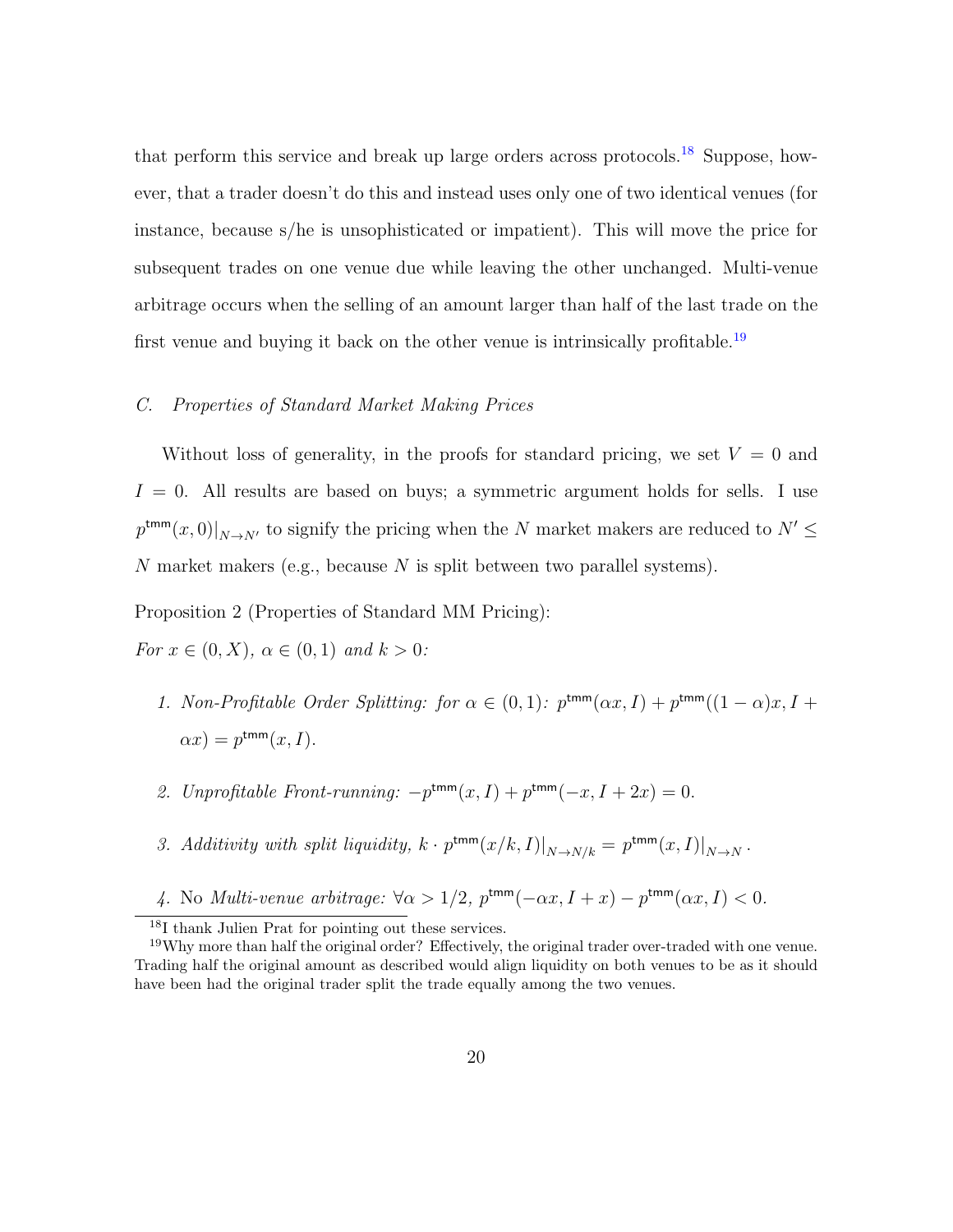In the standard model, market makers intuitively price "along" the marginal price curve. Splitting an order x into quantities  $\alpha x$  and  $(1 - \alpha)x$ , therefore, simply means that after trading  $\alpha x$ , the market maker accepts quantity  $(1 - \alpha)x$  at an inventory of  $\alpha x$ , or, in plain English, she continues to price where she left.<sup>[20](#page-21-0)</sup>

*Proof.* of 1.: After selling  $\alpha x$  to an investor, the inventory changes by  $-\alpha x$ . Then,

$$
p^{\text{tnm}}(\alpha x, I) + p^{\text{tnm}}((1 - \alpha)x, I + \alpha x) = \int_{0}^{\alpha x} (V + \ell(t - I))dt + \int_{0}^{(1 - \alpha)x} (V + \ell(t - I + \alpha x))dt
$$

$$
= \int_{0}^{x} \times (V + \ell(t - I))dt.
$$

*Proof of 2.:* As a front runner, the investor buys x, sees the other party buy x from the market makers, and then sells  $x$ . Payoffs are the amount received from selling minus the amount paid for buying. As before, without loss of generality, we set the initial inventory to  $I = 0$ . The front runner pays  $p^{tmm}(x, 0)$  for the initial position and receives  $p^{\text{tnm}}(-x, 2x)$  when liquidation (the inventory has increased by 2x from the front-runner's as well as from the front-run's trade). Then

$$
-p^{\text{tnm}}(x,0) + p^{\text{tnm}}(-x,2x) = -\int_0^x \ell t dt + \int_0^x \ell(-t+2t) dt
$$
  
= 
$$
\int_0^x \ell(-t(-t+2t)) dt = 0.
$$

Proof of 3.: Additivity with split liquidity follows directly from the market setup because the model assumes a single market clearing price, and it is irrelevant where

<span id="page-21-0"></span> $20$ The standard Biais (1993) model has a single, uniform price, because the model makes the implicit assumption that trading is not anonymous and that, therefore, market makers would detect such behavior and refuse future trades.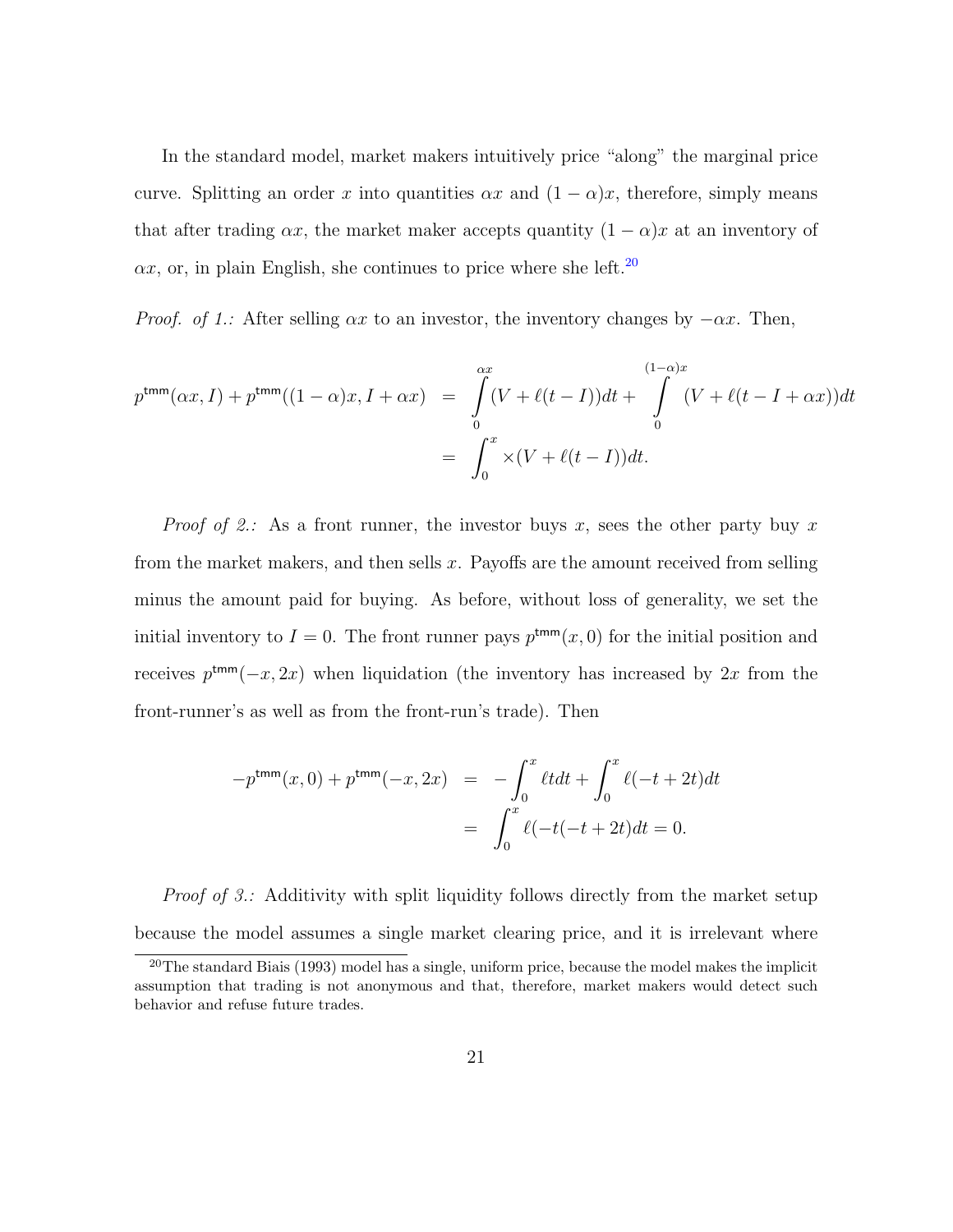market makers are. Formally, note first, that when the N market makers are split into k equal groups then  $\ell = \kappa \sigma^2/N \to \kappa \sigma^2/(N/k) = k \cdot \ell$ . Therefore

$$
k \cdot p^{\text{tnm}}(x/k, I)|_{N \to N/k} = k \cdot \frac{\ell k}{2}(x/k)^2 = \frac{\ell}{2}x^2
$$

$$
= p^{\text{tnm}}(x, I)|_{N \to N}.
$$

*Proof of 4.:* The result follows from straightforward algebra:

$$
p^{\text{tnm}}(-\alpha x, x) - p^{\text{tnm}}(\alpha x, 0)
$$
  
= 
$$
\alpha x \frac{\ell}{2}(-\alpha x + x) - \alpha x \frac{\ell}{2} \alpha x = \frac{\ell}{2} \alpha (1 - 2\alpha) x^{2}.
$$

 $\Box$ 

The last expression is negative if  $\alpha > 1/2$ .

#### D. Properties of Constant Product Automated Market Making Prices

As a next step, we examine the same relationships for constant product market maker pricing. Recall that  $y(2x, \cdot, \cdot)$  signifies the amount of token B that one has to pay for 2x many of the A tokens.

<span id="page-22-0"></span>Proposition 3 (Properties of CPAMM Pricing):

For  $x \in (0, X)$ ,  $\alpha \in (0, 1)$  and  $k > 0$ :

1. Additivity:  $p^{\text{cmm}}(\alpha x, X, Y) + p^{\text{cmm}}((1-\alpha)x, X-\alpha x, Y+y(\alpha x, X, Y)) = p^{\text{cmm}}(x, X, Y).$ 

- 2. Profitable Front-running:  $-p^{cmm}(x, X, Y) + p^{cmm}(-x, X 2x, Y + y(2x)) > 0$ .
- 3. Additivity with split liquidity,  $p^{cmm}(x, X, Y) = k \cdot p^{cmm}(x/k, X/k, Y/k)$ .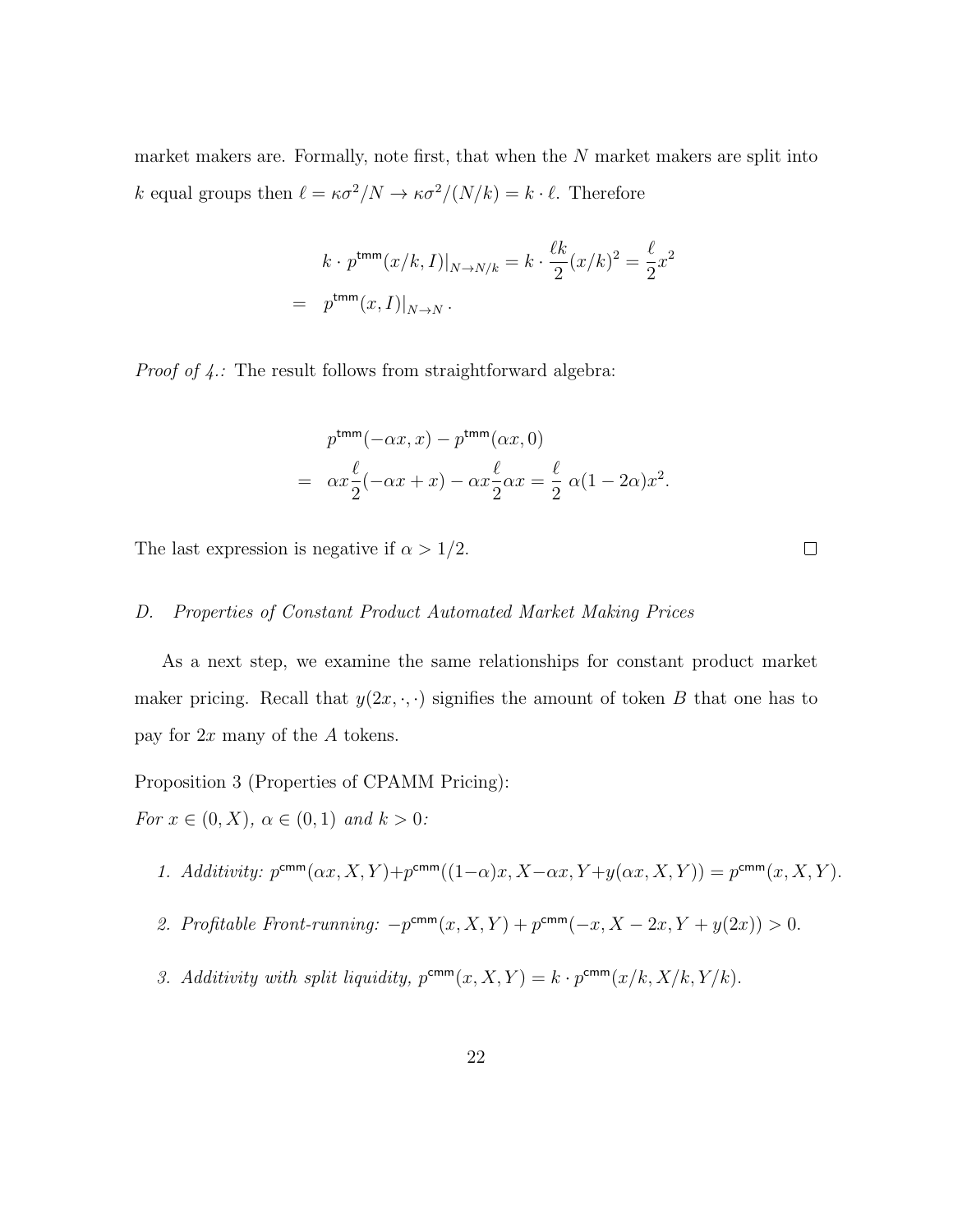4. Multi-venue arbitrage:  $p^{\text{cmm}}(-\alpha x, X - x, Y - y(x)) - p^{\text{cmm}}(\alpha x, X, Y) > 0 \ \forall \alpha \in$  $(0, 1)$ .

*Proof.* of 1.: Since  $y(x) = xY/(X - x)$ , we have that after purchase of x, there are  $XY/(X - x)$  of the type B tokens. Therefore

$$
p^{\text{cmm}}((1-\alpha)x, X - \alpha x, Y + y(\alpha x)) = \frac{(1-\alpha)xXY}{(X - \alpha x)(X - x)}.
$$

Together we get

$$
p^{\text{cmm}}(\alpha x, X, Y) + p^{\text{cmm}}((1 - \alpha)x, X - \alpha x, Y + y(\alpha x))
$$
  
= 
$$
\frac{\alpha xY}{X - \alpha x} + \frac{(1 - \alpha)xXY}{(X - \alpha x)(X - x)}
$$
  
= 
$$
\frac{xY(\alpha(X - x) + (1 - \alpha)X)}{(X - \alpha x)(X - x)} = \frac{xY}{X - x}
$$
  
= 
$$
p^{\text{cmm}}(x, X, Y).
$$

*Proof of 2.:* The front runner pays  $y(x, X, Y)$  and later sells x where there have been two purchases of  $x$  each before (one by the front-runner, and one by the person having been front-run). For selling  $x$ , the front runner then receives

$$
y(-x, X - 2x, Y + y(2x)) = \frac{xXY}{(X - x)(X - 2x)}.
$$

Then we simplify to get

<span id="page-23-0"></span>
$$
y(-x, X - 2x, Y + y(2x)) - y(x, X, Y) = \frac{2x^2Y}{(X - x)(X - 2x)} > 0.
$$
 (4)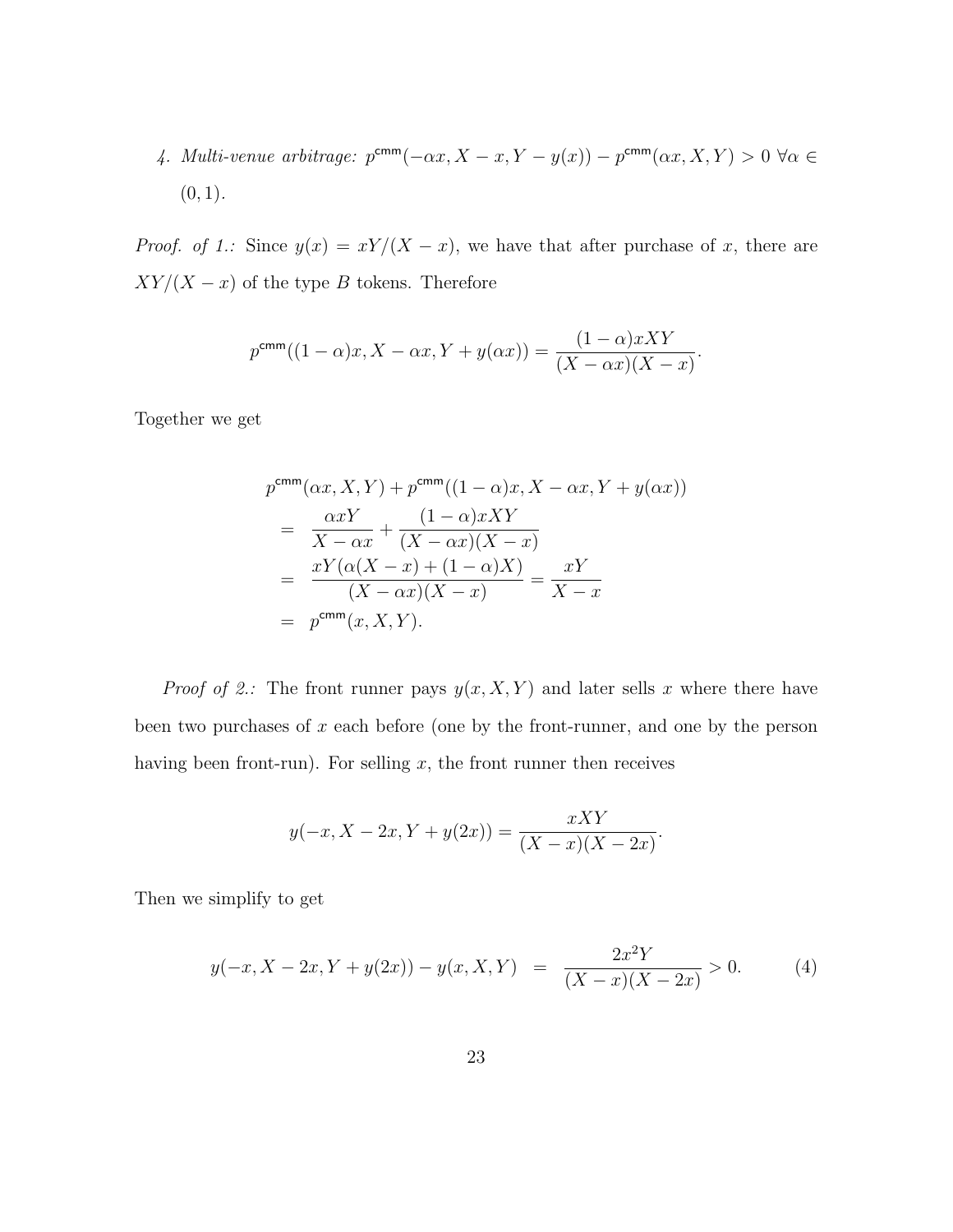Proof of 3.: We have

$$
ky(x/k, X/k, Y/k) = \frac{kx/kY/k}{X/k - x/k} = \frac{xY}{X - x} = y(x, X, Y).
$$

*Proof of 4.:* After a trade of x on venue 1, an arbitrageur sells  $\alpha x < x$  on venue 1 and buys  $\alpha x$  on venue 2. The cost for this trade is

$$
y(-\alpha x, X - x, Y - y(x)) - y(\alpha x)
$$
  
= 
$$
\frac{\alpha xY}{(X - \alpha x)(X - (1 - \alpha)x)(X - x)}
$$
  

$$
\times (2X(X - x) + x^{2}(1 - \alpha)) > 0.
$$

 $\Box$ 

The possibility of profitable front-running as well as multi-venue arbitrage (and subsequent ping-pong trading) is therefore an intrinsic concern under the given pricing model. This problem of front-running is indeed well-known, which is why all swap trading venues include an option for traders to limit the "slippage", i.e., when asking to arrange a trade, traders can limit the price impact/change that their order will face. As Proposition  $2(2)$  $2(2)$  shows, however, a different pricing system can eliminate this problem altogether.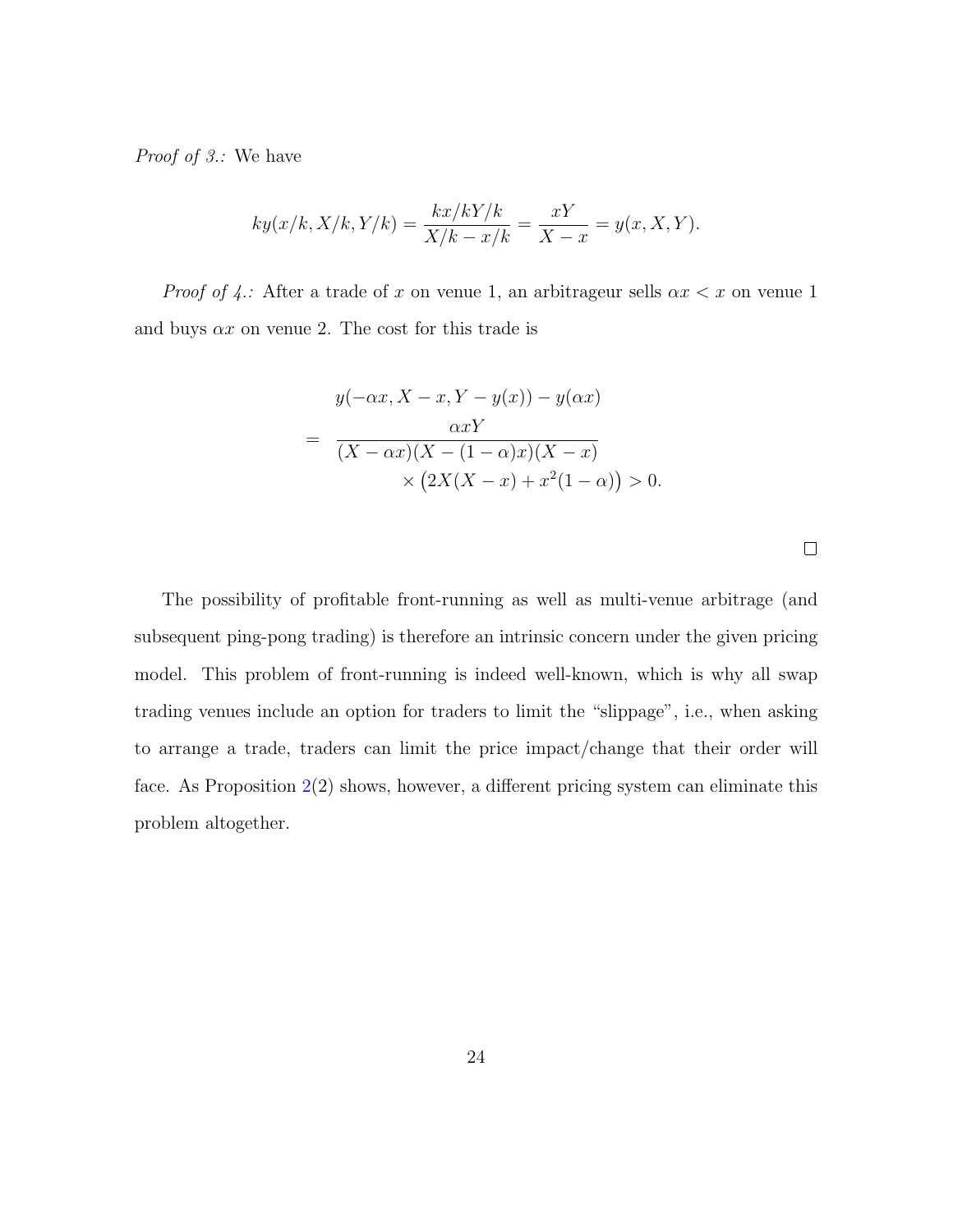## IV. Impact of Trading Fees for CPAMM

#### A. Mining and Trading Fees

Trading Fees are best thought of as compensation for liquidity providers. The slope of the pricing curve in the canonical pricing model is an exact representation of the compensation that liquidity providers obtain for taking on risk under market clearing. No other compensation is warranted in a competitive market.

For CPAMM pricing it is not clear whether the shape of the curve reflects "fair" compensation for taking on risk. In fact, as I showed in the last section, assuming that the liquidity providers are the same under both regimes, CPAMM pricing either over or under-compensates liquidity providers for taking risk. In addition to the pricing function, in practice CPAMM users also pay a fee to liquidity providers and so far I have abstracted from this fee to simplify the exposition. However, the presence of this fee makes trading more costly and this implies that there is an additional cost to frontrunning and arbitrage trades. This fee therefore reduces the set of trades to which Proposition [3](#page-22-0) (2) and (4) apply, which means that no all trades create an arbitrage opportunity, only sufficiently large ones do.

The same insight applies to **mining fees**: uses need to pay miners for each transaction so that it (or, rather the underlying code) gets executed on the blockchain. Mining fees therefore also reduce the set of trades for which front-running and arbitrage is profitable. The difference between mining and trading fees is that the latter are somewhat under the control of the trader herself. In the next subsection, I argue how a trader can use fees "defensively" to prevent front-running (the formulation is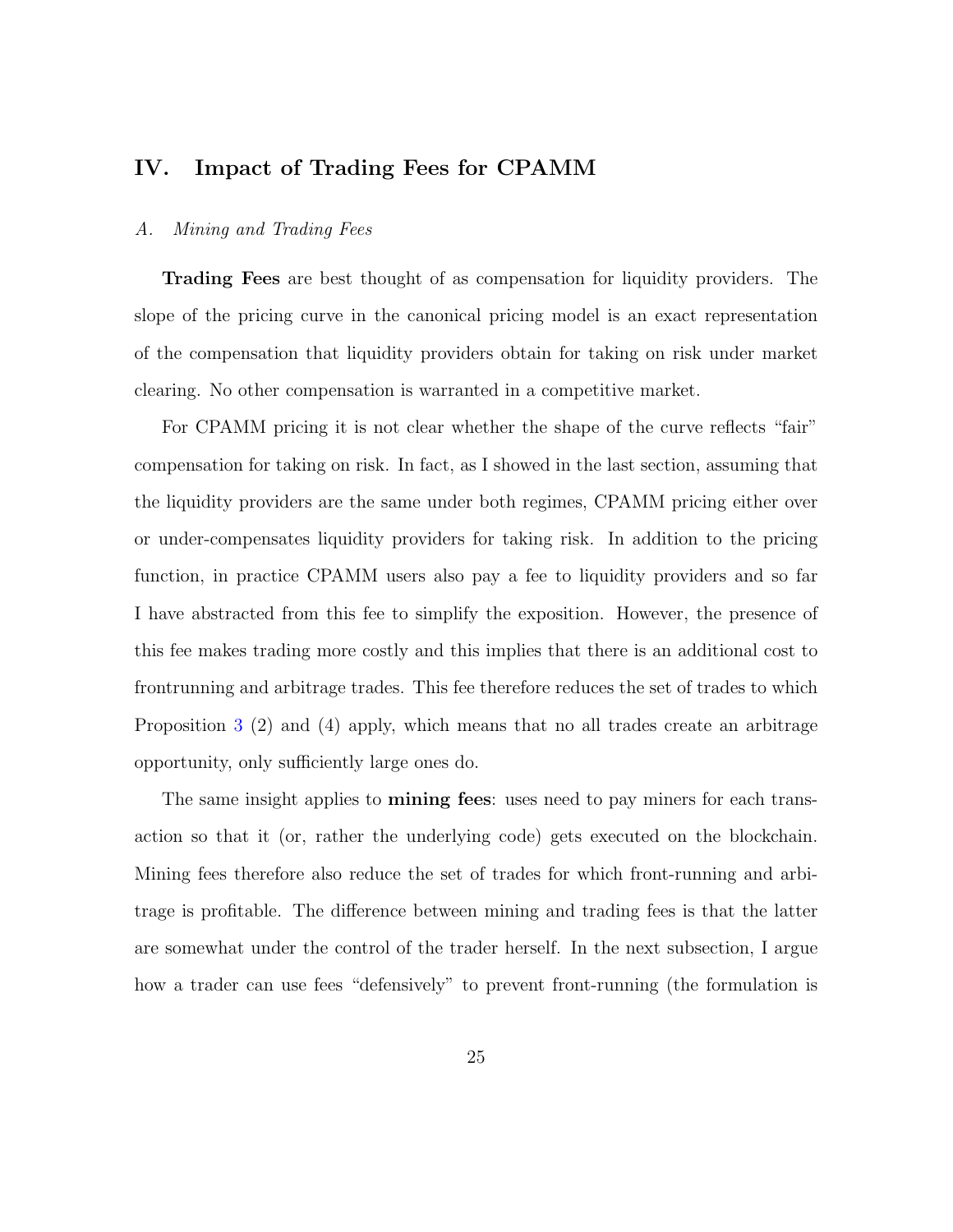conceptually agnostic as to whether these fees are mining or trading fees).

For this defense, however, there is a bigger question relating to the workings of mining. Namely, the idea of a defensive fee is predicated on the idea that someone would have to pay a fee to outbid the original trader and then pay a similar fee to reverse the transaction. The implicit assumption is that this "someone" must pay the miner. But what if the front-runner is the miner itself? Then that the defensive fees are irrelevant because the miner can choose the order of transactions in the block and put its own transactions ahead of the front-run trade without paying a fee. In other words, mining fees cannot work as a defense against malicious miners.

Now, it is important to emphasize that even though the word suggests otherwise, miners are not people! Mining follows an open-source algorithms, $^{21}$  $^{21}$  $^{21}$  there is no secret in what miners are doing, their actions are transparent and hard-coded, and they don't take decisions pondering each arbitrage case. If they are malicious, it would be plainly visible (including the fact that their blockchain addresses are known). In principle, it may be possible for a protocol to avoid broadcasting transactions to mempools that are operated by malicious miners, though this is likely technologically tricky.

As I argue in this paper, there is an altogether better approach by using a pricing function that doesn't enable exploitative behavior in the first place.

#### B. Defensive Fees

Equation [\(4\)](#page-23-0) specifies the front-running profits. These profits do not account for the mining fees or other transaction fees. Clearly, to be successful, the front-runner

<span id="page-26-0"></span><sup>21</sup>See, for instance, [this link](https://github.com/openethereum/openethereum/blob/c49beccadcd3c60c9fd90d1393921b91598c8eb0/ethcore/src/miner/transaction_queue.rs#L252) for the part of the Parity mining protocol that describes the ordering of transactions by fees.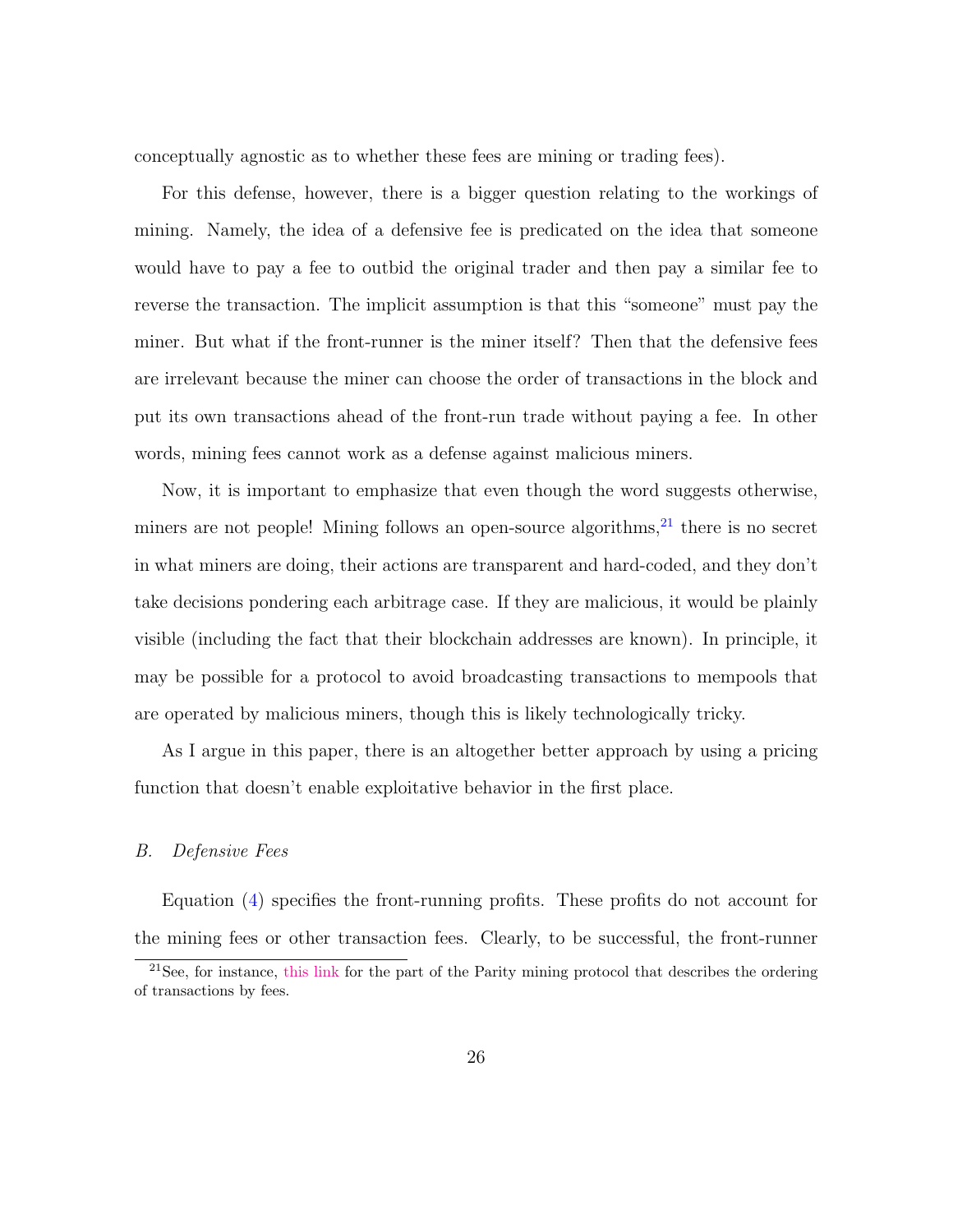has to outbid the original trader for the mining fees and she has to pay mining fees for the return transaction, too. The mining fees for the return transaction therefore have to be high enough to ensure that the return trade gets included in the same block (otherwise, the front-runner faces a possibly significant execution risk, because of 4.) but not higher to ensure that the front-run trade gets accounted for first. By choose a sufficiently high fee, the original traders can therefore make front-running unprofitable.

Proposition 4: For each quantity x there exists a mining fee f that the original trader can submit to render front-running unprofitable; the fee is increasing in  $x$ .

*Proof.* If the original trader pays f, the front-runner will pay  $f + \epsilon_1$  for the first leg and  $f - \epsilon_2$  for the return trip. For front-running to be profitable, equation [\(4\)](#page-23-0) with mining fees has to satisfy

<span id="page-27-0"></span>
$$
\frac{2x^2Y}{(X-x)(X-2x)} > 2f + (\epsilon_1 - \epsilon_2). \tag{5}
$$

For  $\epsilon_1, \epsilon_2$  arbitrarily close to zero, there exists an  $\bar{f}$  such that for any mining fee  $f > \bar{f}$ , front running is unprofitable. Furthermore, the left hand side of [\(5\)](#page-27-0) is obviously an  $\Box$ increasing function of x.

In other words, although front running is intrinsically profitable, when taking fees into account, traders do not have to accept arbitrarily large prices because of the possibility of front running. The left hand side of [\(5\)](#page-27-0), however, is a convex function of  $x$  and therefore for large quantities, "protective" fees increase more than proportionally.

A second source of fees are the explicit trading fees that the liquidity providers receive. There is a subtle difference to transaction/mining fees in that these fees are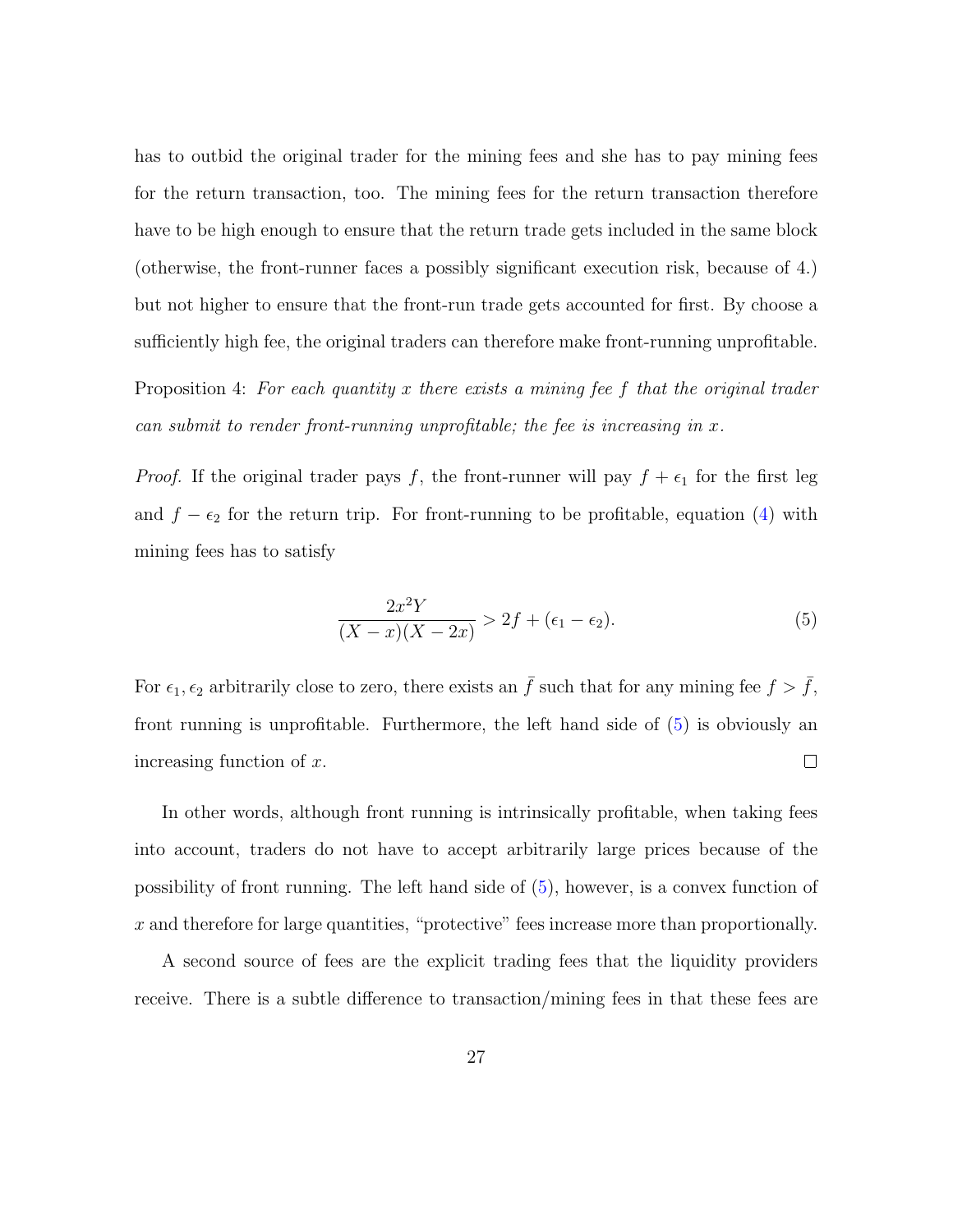usually proportional to the amount traded (in UniSwap V2, they were 30bps of the transaction amount; the details differ between protocols). However, the principle is the same: these fees can prevent front-running as they make each leg of the front-running trade more expensive.

Fees have no impact on the "desirable" features for canonical pricing: there is still no multi-venue arbitrage, and there is still no profitable front-running. The fees that users would have to pay to avoid front running are, in fact, a clear example of Miner Extractable Value (MEV) because the miners themselves could perform the frontrunning. In economic terms, this type of MEV amounts to rent extraction which leads to socially suboptimal outcomes.

## V. A Simple Calibration Exercise

The analysis thus far has been abstract and it is unclear whether the problem that I describe is empirically relevant. In this section, I establish a few stylized facts to link the model to market data.

First, the standard market maker model requires a choice for the risk aversion coefficient  $\kappa$ . Using a meta-analysis, Babcock, Choi, and Eli Feinerman (1993) (Table 1) report that the CARA coefficient  $\kappa$  falls anywhere between .00001 and 0.5, where most of the values in the literature are at the small end of the spectrum; in my subsequent calibration, I will use  $\kappa = 0.0005$ .

Second, I will compare calibrated trading costs for three common trading pairs: Bitcoin–USD, Ether-USD, and USDT-USDC, where the latter is the exchange rate of two common stablecoins, USDT, issued by Tether Ltd., and USDC, issued by Coinbase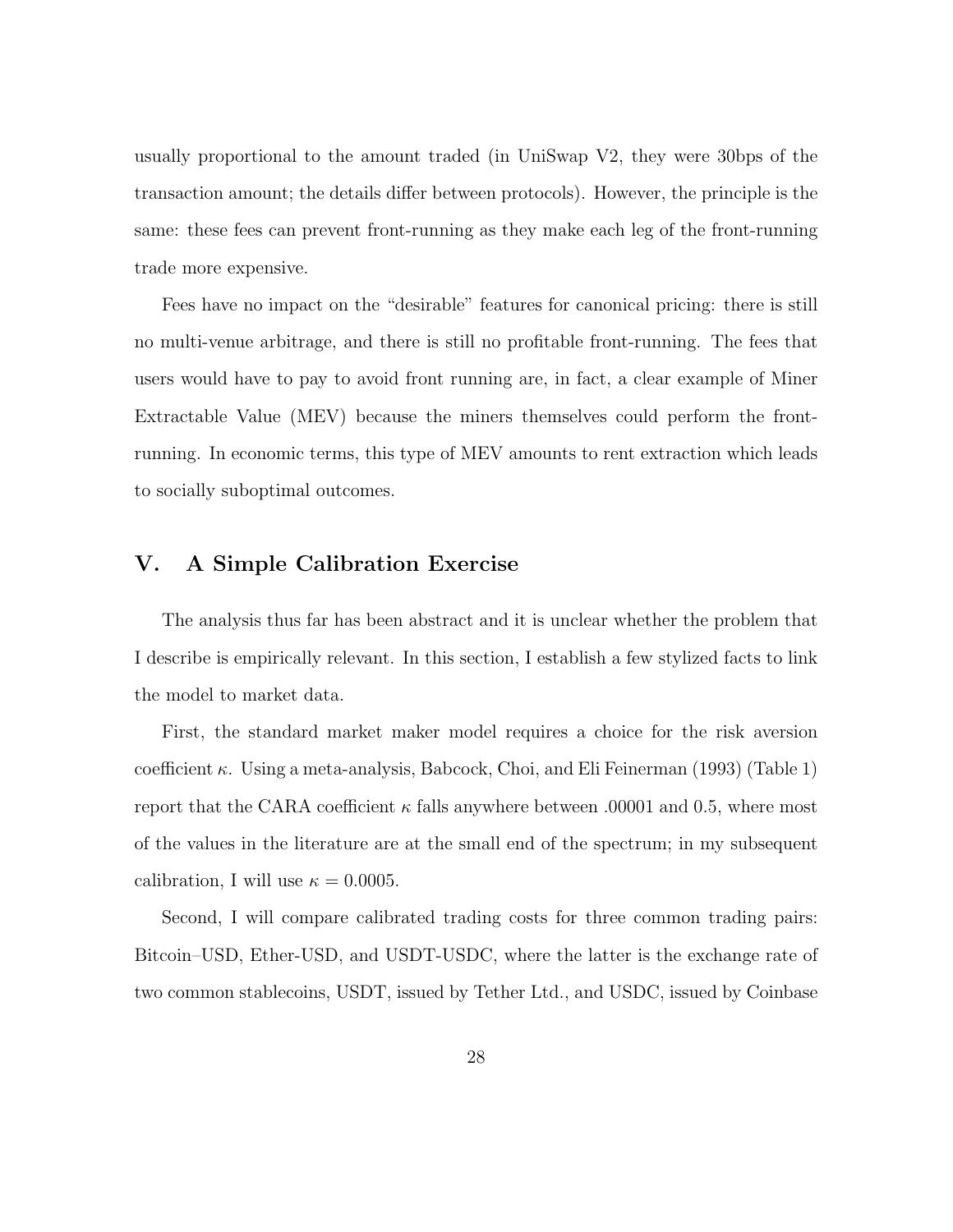Inc. Here, USD and USDC are the nummeraire tokens Y.

Table [I](#page-30-0) lists the estimates that I use for the calibration. For the fundamental values of these tokens V I will use the January 17, 2020 approximate prices of \$36,000, \$1,200, and \$1 for BTC, ETH, and USDT. To compute their standard deviations I collected data from [CoinDesk](https://www.coindesk.com) (for [BTC](https://www.coindesk.com/price/bitcoin) and [ETH\)](https://www.coindesk.com/price/ethereum) as well as [Nomics](https://nomics.com/markets/usdc-usd-coin/usdt-tether/history) for USDT-USDC for the time from January 16, 2020 to January 16, 2021.

To determine the values  $X$ , the capital at risk, I use information on the liquidity provision in [UniSwap](https://info.uniswap.org/) trading pairs, currently the most heavily used CPAMM protocol, where I used either Tether's USDT or Coinbase's USDC as the baseline token  $Y$ , and I use so-called wrapped Bitcoin wBTC as a proxy for Bitcoin. On January 17, 2021, the liquidity provision contract for the USDT-ETH pair contained roughly 80K ETH, the USDC-wBTC contained 120 wBTC, and the USDC-USDT contract contained 17M USDT (and a similar amount of USDC). Therefore, the three contracts reflect medium, high, and low liquidity as well as low, medium and high volatility.

For all these parameters, the value  $x^*$  for which canonical and CPAMM costs coincide is negative (and quite large in absolute value). Therefore, for a very large set of reasonable trade sizes, canonical pricing offers "better" terms to investors. Using these figures, I then compute the excess trading costs as well as the mining fee in [\(5\)](#page-27-0) that investors have to submit to avoid being front-run. I compute these items for three standard-sized trades of \$1,000, \$5,000, and \$10,000.

Table [I](#page-30-0) summarizes the amounts. For small trade sizes (\$1,000) the excess cost of CPAMM are, arguably, negligible. The same holds generally for the highly liquid contract ETH-USD. However, for the less liquid contracts, costs can be substantial: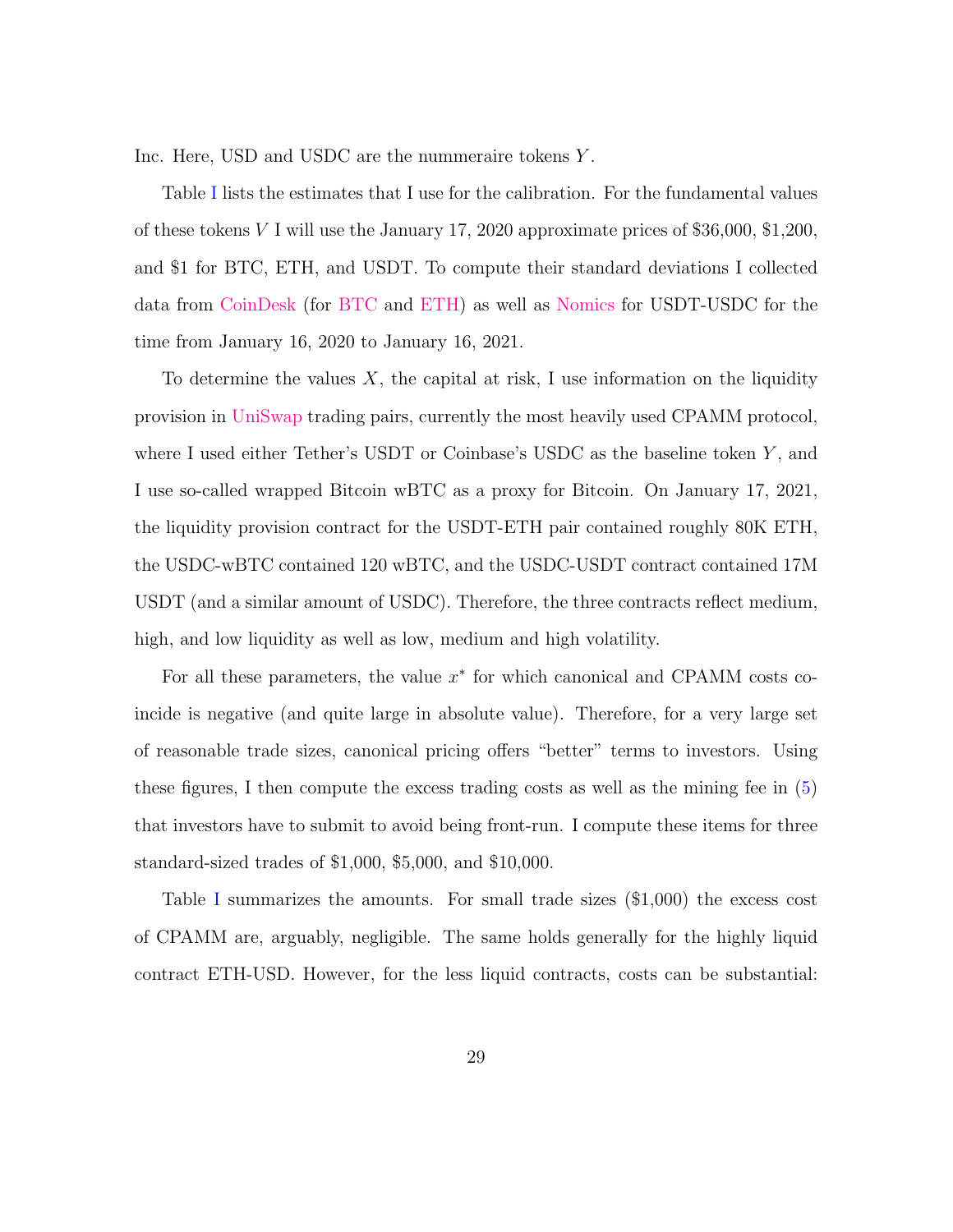<span id="page-30-0"></span>

|                             | trade size      | USDC-USDT ETH-USD BTC-USD |                   |                    |
|-----------------------------|-----------------|---------------------------|-------------------|--------------------|
| value $V$                   |                 | $\mathbf{1}$              | 1.2K              | 36K                |
| $\sigma$                    |                 | 0.01                      | 220               | 6.6K               |
| $\boldsymbol{X}$            |                 | 17M                       | 80K               | 120                |
| $X$ in USD                  |                 | 17M                       | 100M              | 4.3M               |
| $x^*$                       |                 | $-3.4e^{15}$              | $-39.6M$          | $-1.9K$            |
| excess cost<br><b>CPAMM</b> | 1K<br>5K<br>10K | 0.1<br>1.5<br>5.9         | 0.0<br>0.4<br>1.5 | 0.3<br>6.4<br>25.4 |
| arbitrage                   | 1K              | 0.1                       | 0.0               | 0.3                |
| prevention                  | 5K              | 1.5                       | $0.4\,$           | 6.8                |
| fee                         | 10K             | 5.9                       | 1.5               | 27.2               |
| total in bps                | 1K              | 1.2                       | 0.3               | 5.2                |
| of transaction              | 5K              | 5.9                       | 1.5               | 26.3               |
| value                       | 10K             | 11.8                      | 3.0               | 52.6               |

Table I Calibration of Costs and No-Arbitrage Fees

trading \$10,000 or more of wBTC-USD comes at a combined excess cost of 53 bps for the trade — which is a large cost in the trading world. To put this into perspective, for this type of highly traded pair, this is a massive cost: at a price of \$30K, even a \$1 bid ask spread is less than a basis point, and on most centralized markets, spreads are smaller than \$0.10.

Using the first 4,000 transactions on January 14 and thereafter from the UniSwap contract [Etherscan](https://etherscan.io/tokentxns?a=0x004375dff511095cc5a197a54140a24efef3a416) for the relevant wBTC-USDC pair, about 14% of transactions exceed \$10K in value, and another 13% have transaction value between \$5K and \$10K.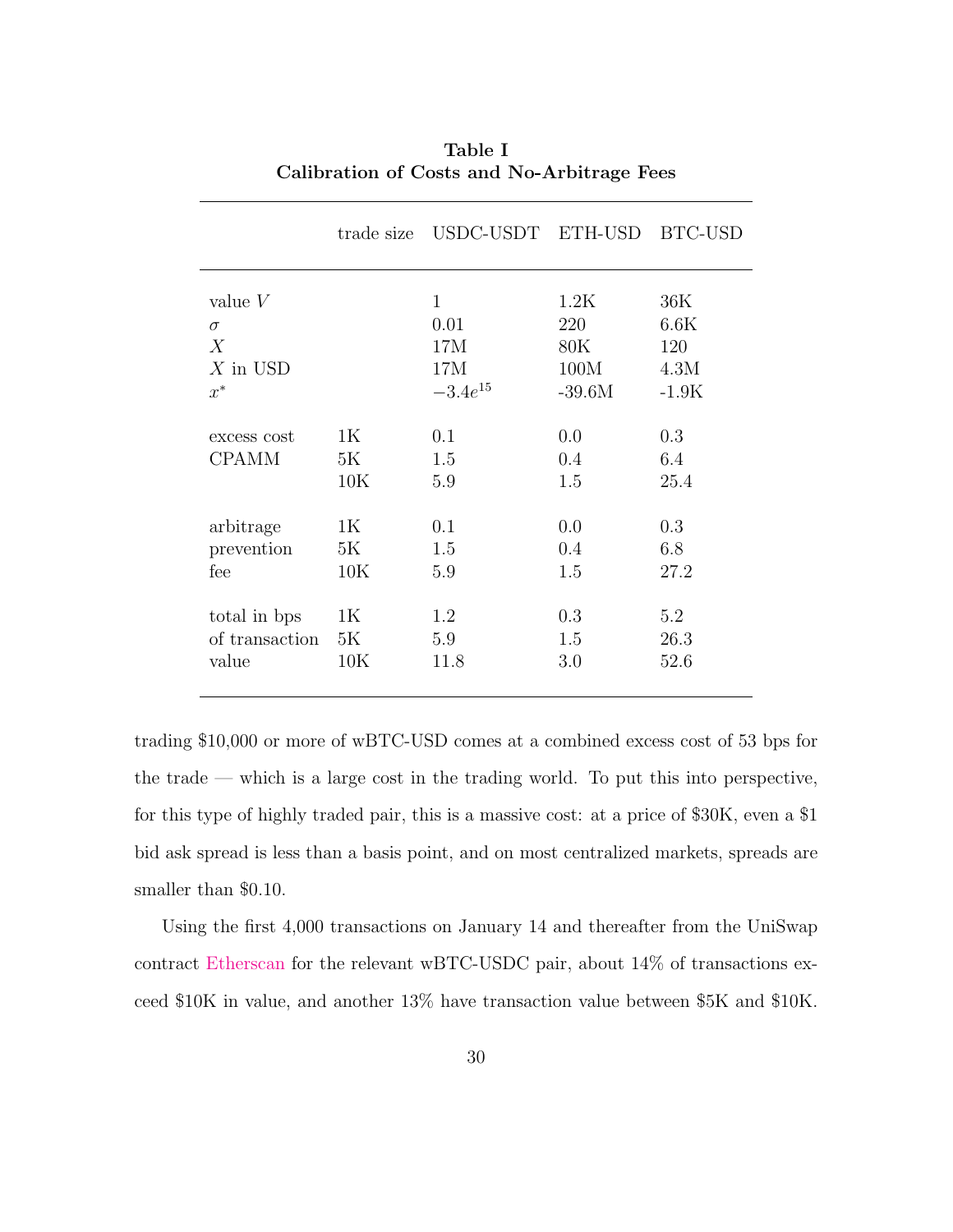Although it is not clear whether these users have suffered from front-running, the possibility implies that they would have been better served with a standard market maker pricing protocol.

## VI. Discussion and Conclusion

Ad-hoc, exogenous pricing functions are unsatisfactory for economists, because such prices are not market prices, even if they are driven by demand and supply. With such pricing, it is unclear if prices will ever reflect demand and supply or aggregate infor-mation, all of which are core functions of market prices.<sup>[22](#page-31-0)</sup> In standard trading models from the financial market micro-structure literature, liquidity providers compete to provide the best price. This assumption ties down how prices are determined, and in this paper I present a variation of the standard Biais (1993) model, that demonstrates that a pricing model that's derived from primitives can display many desirable properties of pricing functions. In contrast, the ubiquitous constant product automated market making function that most decentralized swap exchanges use is an economically arbitrary pricing function. I show here how it has theoretically highly undesirable properties that matter in practice, at least for lower liquidity tokens (arguably, the part of the market for which the pooling of liquidity has the most promise).

<span id="page-31-0"></span><sup>22</sup>Notably, Aoyagi (2020) develops a theoretical model of investor and liquidity provider behavior around constant product pricing as an exogenous rule. In his model there are three main market participants: noise traders, who trade for personal reasons; informed traders, who know the true value of the underlying asset and who maximize their trading profits, taking account of the effect of their trade on prices (as in Kyle (1985)); and liquidity providers who maximize their profits taking into account the pricing rule and the behavior of the latter two types of traders. Aoyagi (2020) solves the model in terms of traders and liquidity providers' behavior and he shows that the scheme allows liquidity providers to extract rents. Moreover, although users can infer the security's fundamental value from prices, the price usually not coincide with it.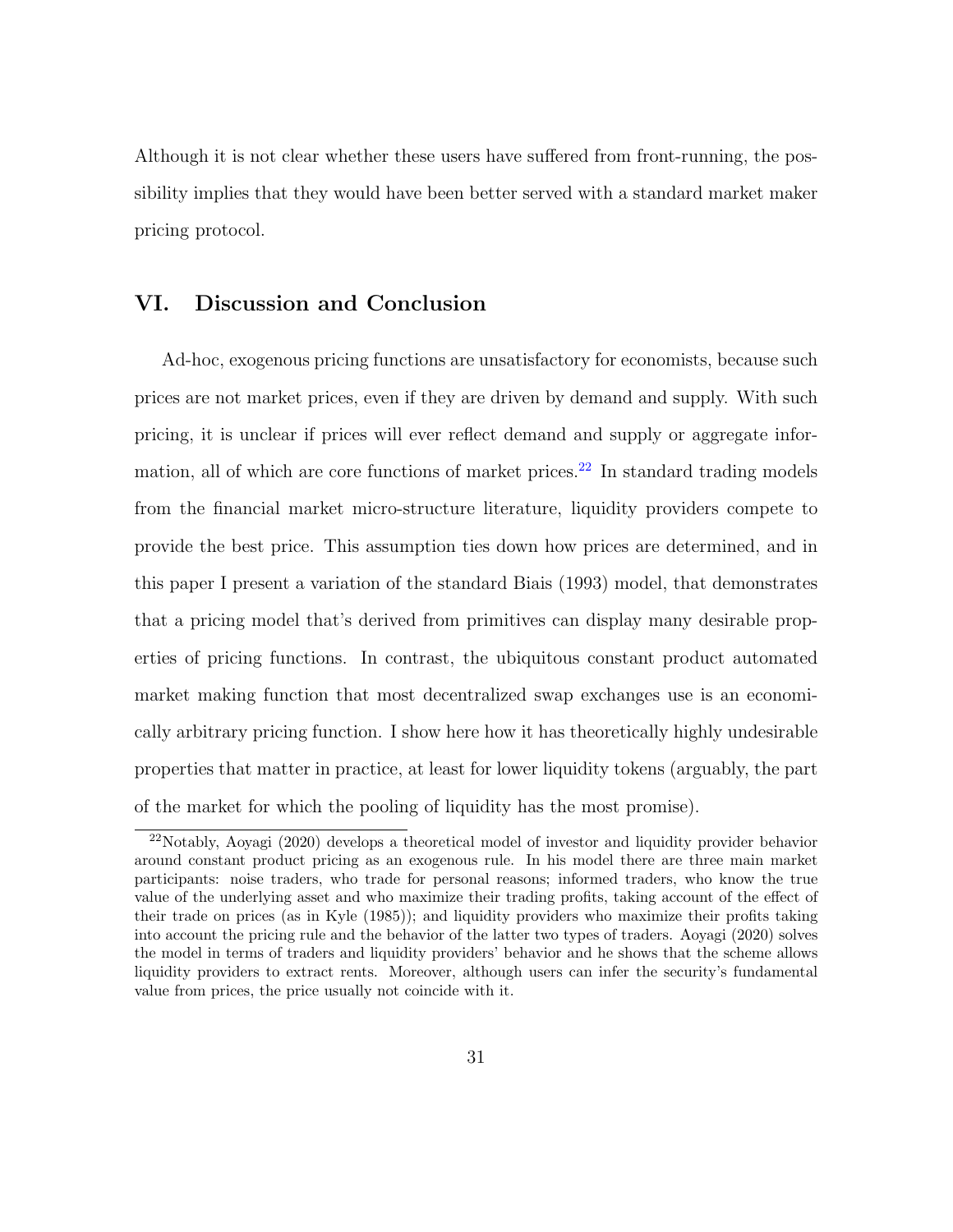As for my results. There are two main differences between the market maker models that I discuss in this paper. First, multi-venue arbitrage in the standard model is limited to a smaller set of quantities. Normally, the second market that saw no trade should adjust after the other market moved (and the initial trade should have occurred on both venues). Reverting half of the original amount should generally be profitable because the original trader would have essentially made a mistake. However, for the CPAMM model, there is a much wider range of intrinsically profitable trading opportunities.

Second and more importantly, front running in the CPAMM model is always profitable whereas it is not in the standard market making model. This is a fundamental and intrinsic problem in the CPAMM market maker model. Fees can mitigate to problem, but each of these fee solutions make trading as a whole more expensive and generate redistribution of income away from traders to miners. As Proposition [1](#page-17-0) shows, when there are sufficiently many liquidity providers that are not too risk averse, then linear pricing is much cheaper for investors or, put differently, liquidity providers simply receive too much, above-market compensation for the risks that they take.

These properties aside, there are other concerns that merit attention. For instance, prices on a swap exchange do not exist in isolation because blockchain securities can be traded on various venues. This implies that the price of the CPAMM is often wrong relative to the broader market, unless liquidity suppliers constantly update their quantities such that the marginal price is in line with what's available elsewhere. Capponi and Jia (2021) studies this issue extensively and they show how volatility prices can lead to surges in transactions fees for the entire blockchain –yet another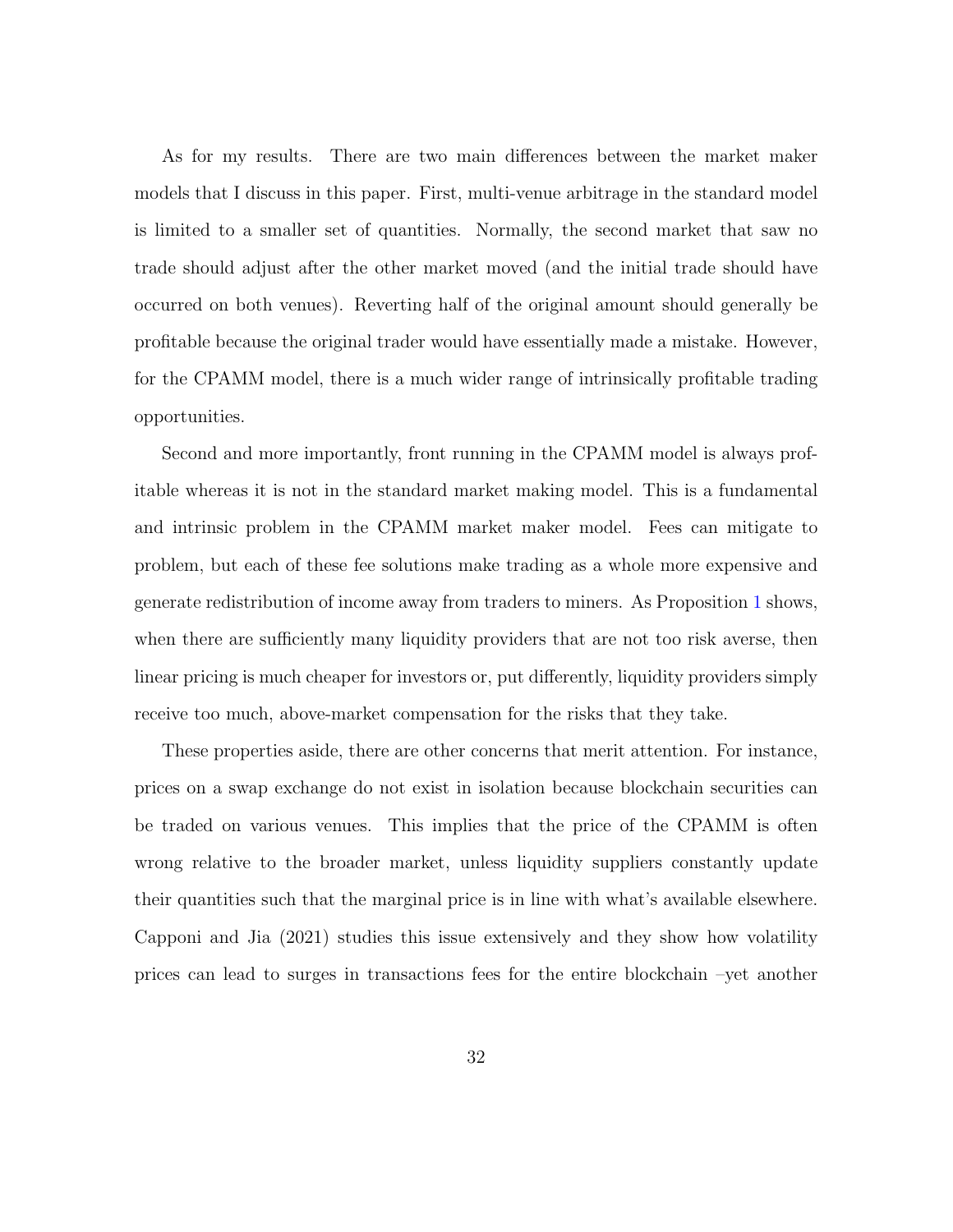negative externality– as well as to liquidity freezes. All in all, although swap exchanges have very desirable features, such as the pooling of liquidity, there are several major concerns that need to be addressed for these systems to unfold their potential.

## REFERENCES

- Adams, Hayden, Noah Zinsmeister, and Dan Robinson, 2020, Uniswap v2 core, Whitepaper Uniswap Foundation https://uniswap.org/whitepaper.pdf.
- Angeris, Guillermo, and Tarun Chitra, 2021, Improved price oracles: Constant function market makers, Working paper Stanford University https://arxiv.org/abs/2003.10001.
- Aoyagi, Jun, 2020, Liquidity provision by automated market makers, Discussion Paper, working paper U.C. Berkeley https://ssrn.com/abstract=3674178.
- , and Yuki Ito, 2021, Liquidity implications of constant product market makers, Working paper UC Berkeley https://ssrn.com/abstract=3808755.
- Aune, Rune, Maureen O'Hara, and Ouziel Slama, 2017, Footprints on the blockchain: Information leakage in distributed ledgers, Working paper Cornell University https://ssrn.com/abstract=2896803.
- Babcock, Bruce, E. Kwan Choi, and Eli Feinerman, 1993, Risk and probability premiums for cara utility functions, Journal of Agricultural and Resource Economics 18, 17–24.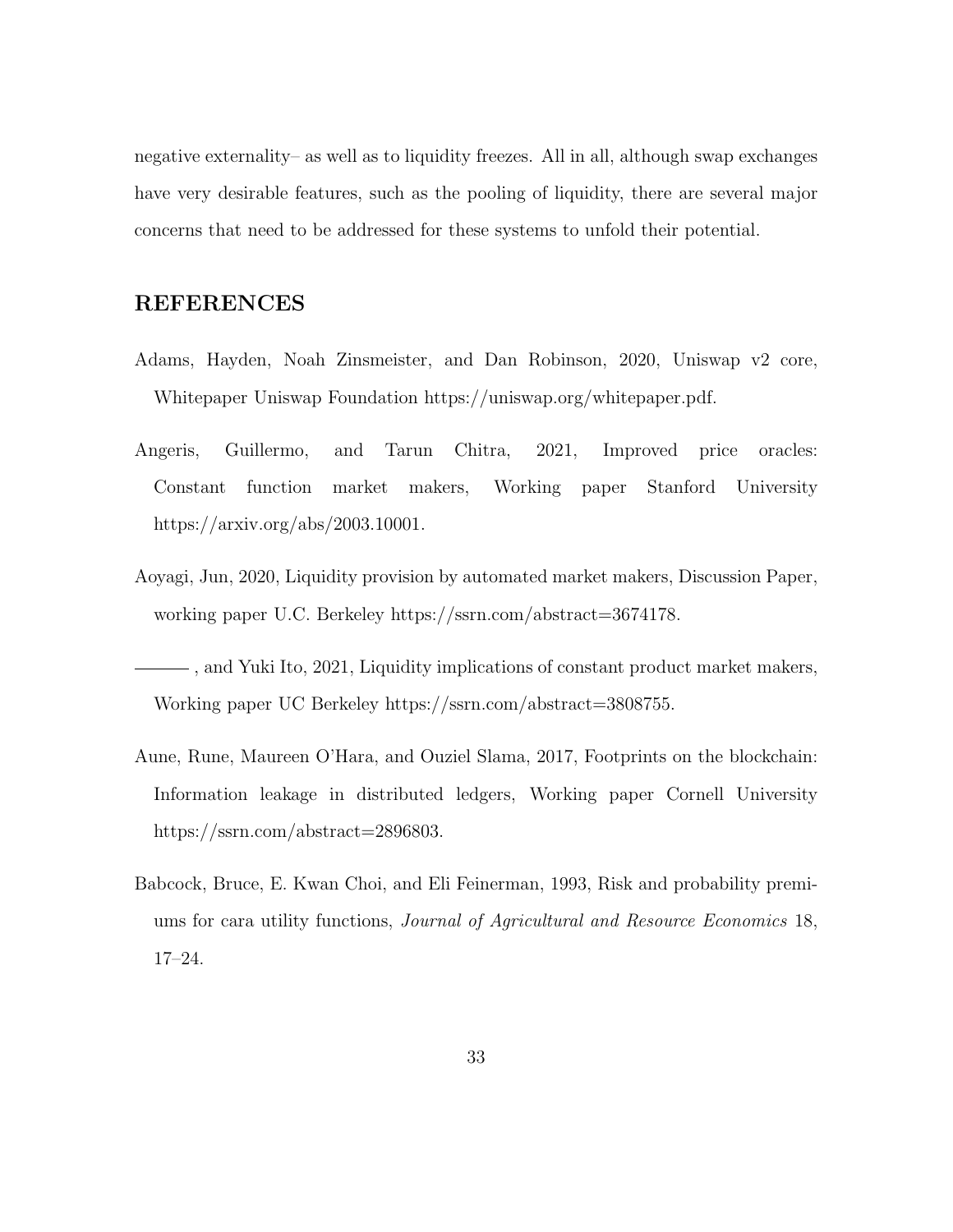- Biais, Bruno, 1993, Price formation and equilibrium liquidity in fragmented and centralized markets, The Journal of Finance 48, 157–185.
- Budish, Eric B, Peter Cramton, and John J Shim, 2013, The high-frequency trading arms race: Frequent batch auctions as a market design response, Fama-Miller Working Paper pp. 14–03.
- Capponi, Agostino, and Ruizhe Jia, 2021, The adoption of blockchainbased decentralized exchanges, working paper Columbia University https://ssrn.com/abstract=3805095.
- Daian, Philip, Steven Goldfeder, Tyler Kell, Yunqi Li, Xueyuan Zhao, Iddo Bentov, Lorenz Breidenbach, and Ari Juels, 2019, Flash Boys 2.0: Frontrunning, Transaction Reordering, and Consensus Instability in Decentralized Exchanges, Working paper Cornell Tech.
- Foucault, Thierry, 1999, Order flow composition and trading costs in a dynamic limit order market1, Journal of Financial Markets 2, 99–134.
- Huang, Roger D., and Hans R. Stoll, 1997, The components of the bid-ask spread: A general approach, The Review of Financial Studies 10, 995–1034.
- KyberNetwork, 2019, Kyber: An on-chain liquidity protoco, Whitepaper Kyber Network Foundation https://files.kyber.network/Kyber\_Protocol\_22\_April\_v0.1.pdf.
- Kyle, Albert S., 1985, Continuous auctions and insider trading, Econometrica 53, 1315– 1336.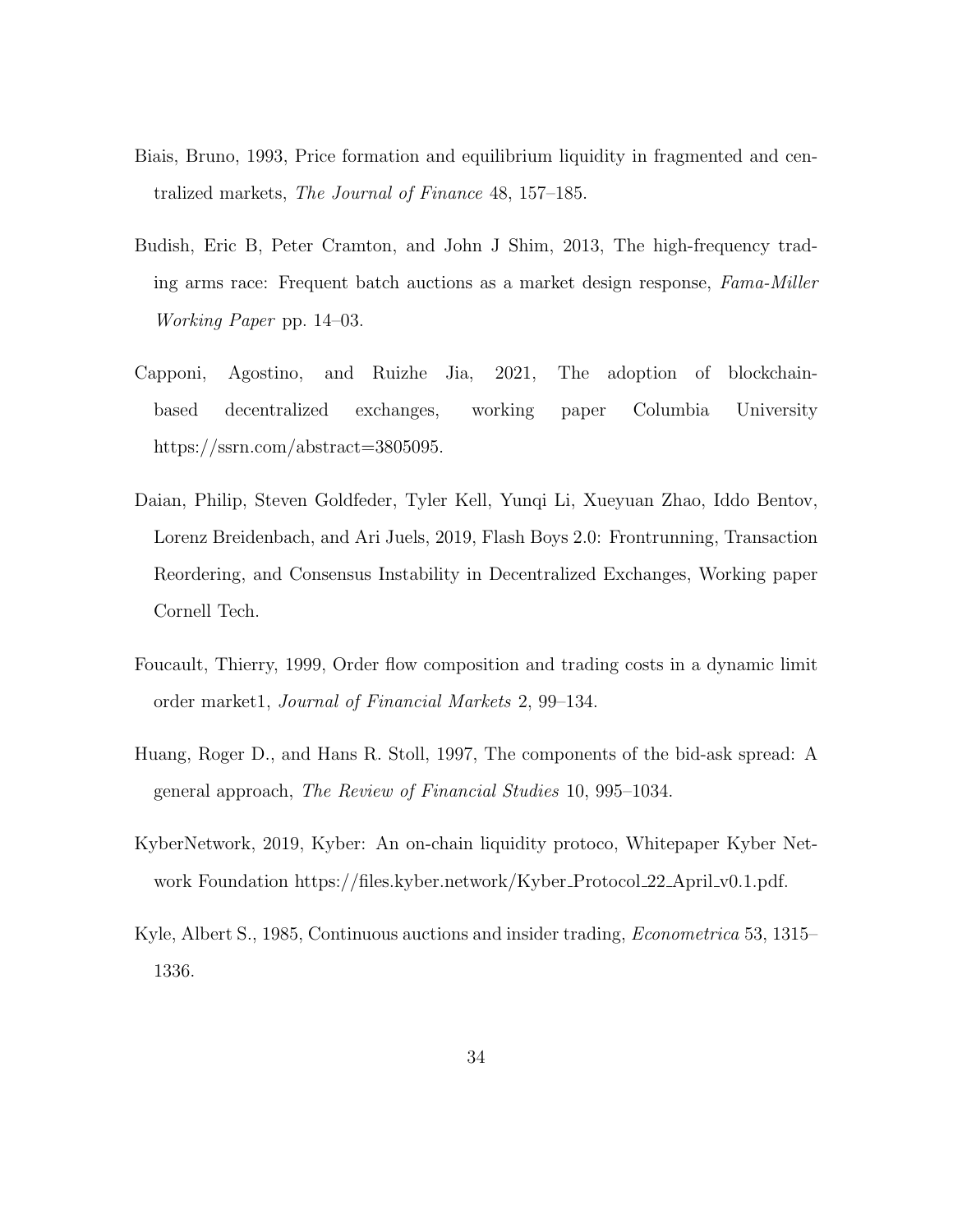- Malinova, Katya, Andreas Park, and Ryan Riordan, 2013, Do retail traders suffer from high frequency traders?, Working paper University of Toronto.
- Martinelli, Fernando, and Nikolai Mushegian, 2019, A non-custodial portfolio manager, liquidity provider, and price sensor, Whitepaper Balancer Foundation https://balancer.finance/whitepaper/.
- Parlour, C., 1998, Price dynamics in limit order markets, Review of Financial Studies 11, 789–816.
- Parlour, Christine, and Alfred Lehar, 2021, Decentralized exchanges, Working paper University of Calgary [link.](https://www.snb.ch/n/mmr/reference/sem_2021_05_20_lehar/source/sem_2021_05_20_lehar.n.pdf)
- van Kervel, Vincent, Amy Kwan, and P. Joakim Westerholm, 2020, Order splitting and interacting with a counterparty, Working paper Pontificia Universidad Católica de Chile https://ssrn.com/abstract=3516199.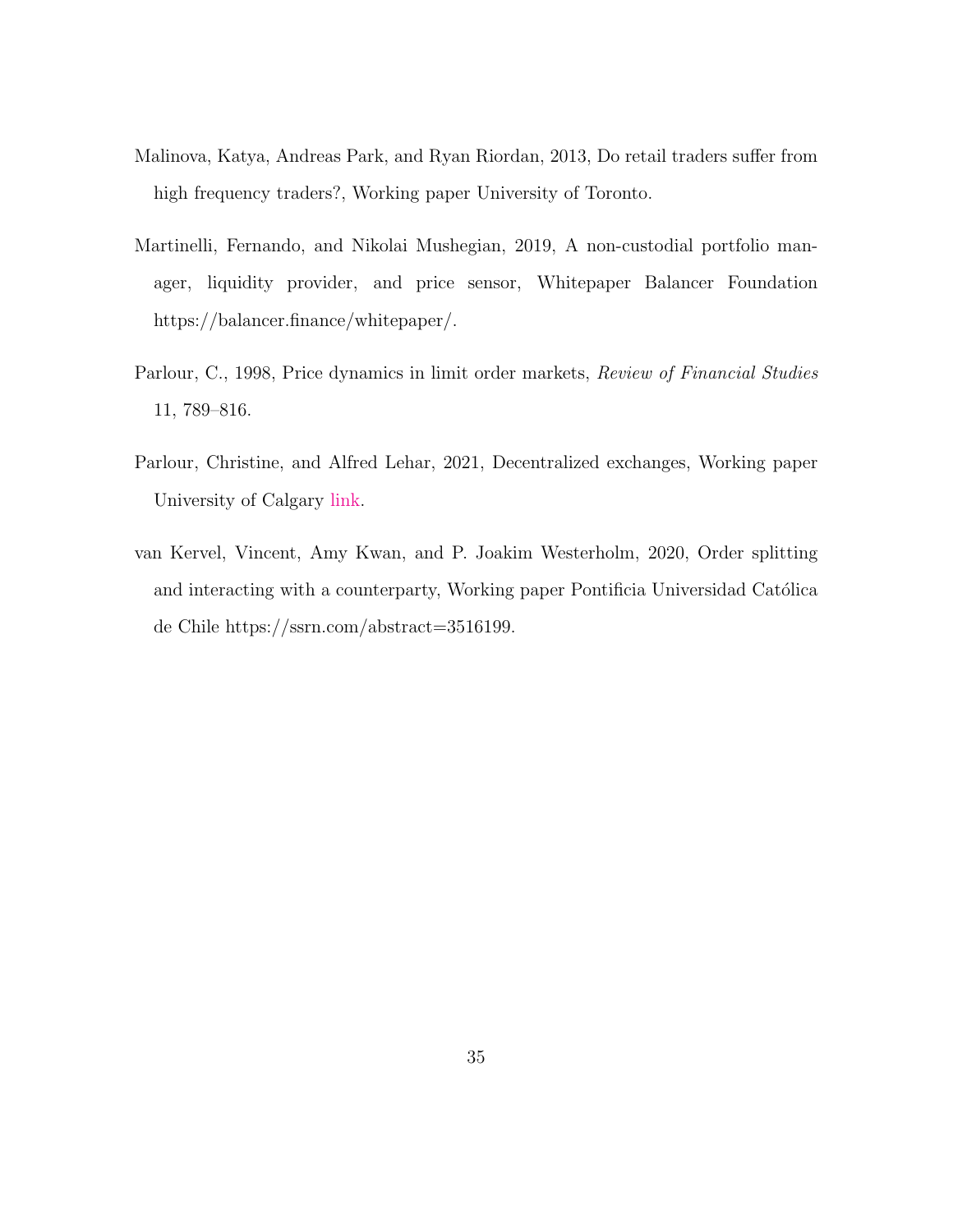<span id="page-36-0"></span>

Figure 1 Illustration of Front-Running in Blockchains

The possibility of front-running is an intrinsic feature of blockchains. The schematic works as follows. A user who wants to perform a swap transaction submits the tokens she desires to exchange to the constant product market making contract (1). The contract submits an atomic swap to the blockchain network, and upon verification this transactions enters the mem-pool (2). Verified transactions get ordered in a block based on the fees that they offer (all else equal) (3). An attacker (likely a bot) observes the mempool and see a transaction that can be front-run profitably (4). The bot sends two off-setting swap transactions to the contract, when the front-running trade has a higher fee than the original, front-run transaction (5). In the block, the transactions now get re-ordered according to their mining fees and, upon inclusion on the chain, the transactions in the CPAMM contract get executed in the order of the fees (6).